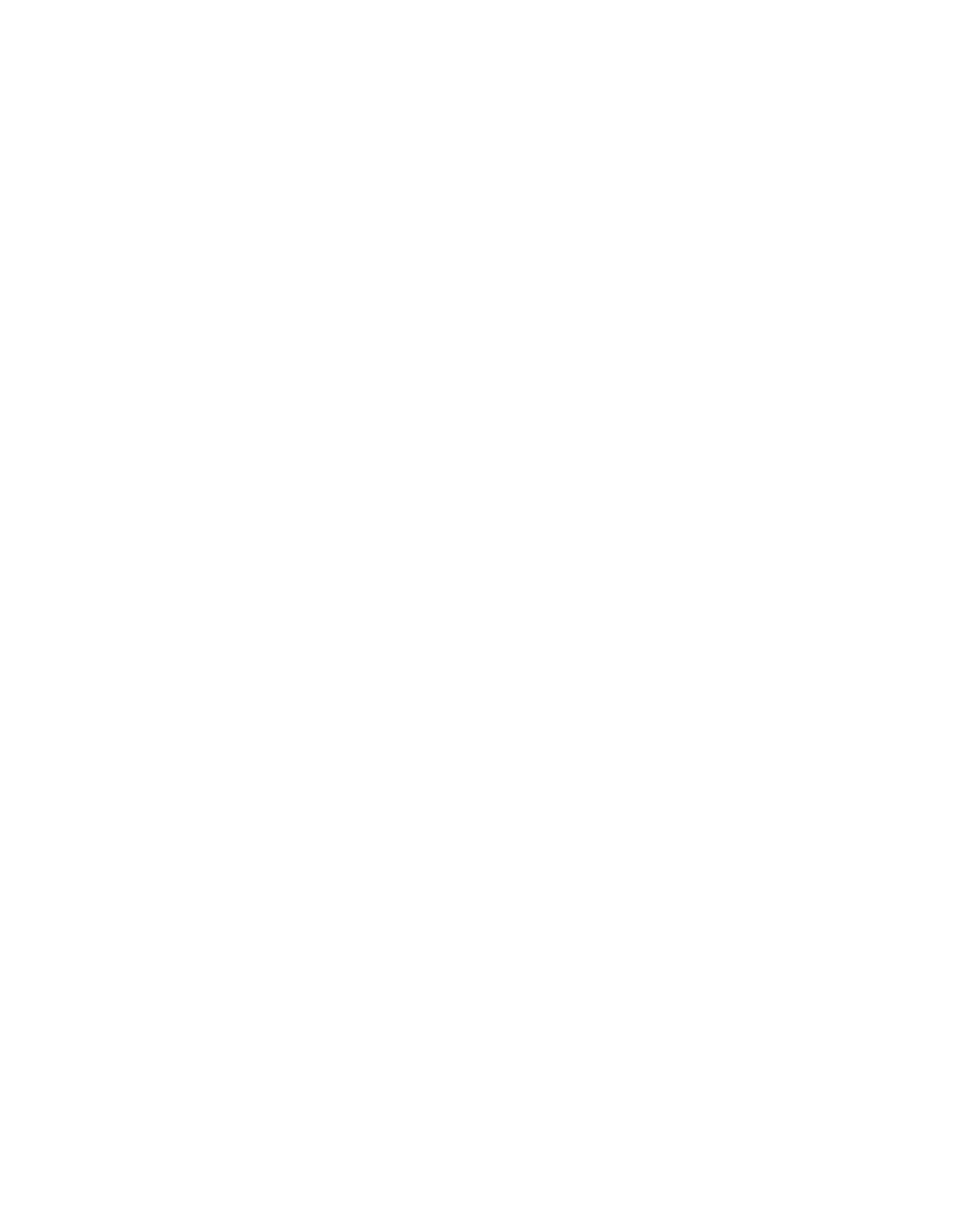# **WELCOME!**

We welcome each family to the Kenowa Hills Public Schools for this school year. The purpose of this booklet is to provide answers to some commonly asked questions regarding school operations. Your knowledge and support of this information will help reinforce the expectations we hold for your child. For more detailed information about your particular school, please read the building specific material that will be coming home, or check the building web site at www.khps.org. Together we can make a difference.

Best wishes to each of you in the year ahead. Let's work together to make this a successful year for your child.

Sincerely,

| Principal       | <b>Alpine Elementary</b>      | 784-0884 |
|-----------------|-------------------------------|----------|
| Principal       | <b>Central Elementary</b>     | 453-6351 |
| Asst. Principal | <b>Central Elementary</b>     | 453-6351 |
| Principal       | <b>Zinser Elementary</b>      | 453-2461 |
| <b>Director</b> | <b>Early Childhood Center</b> | 647-0910 |
|                 |                               |          |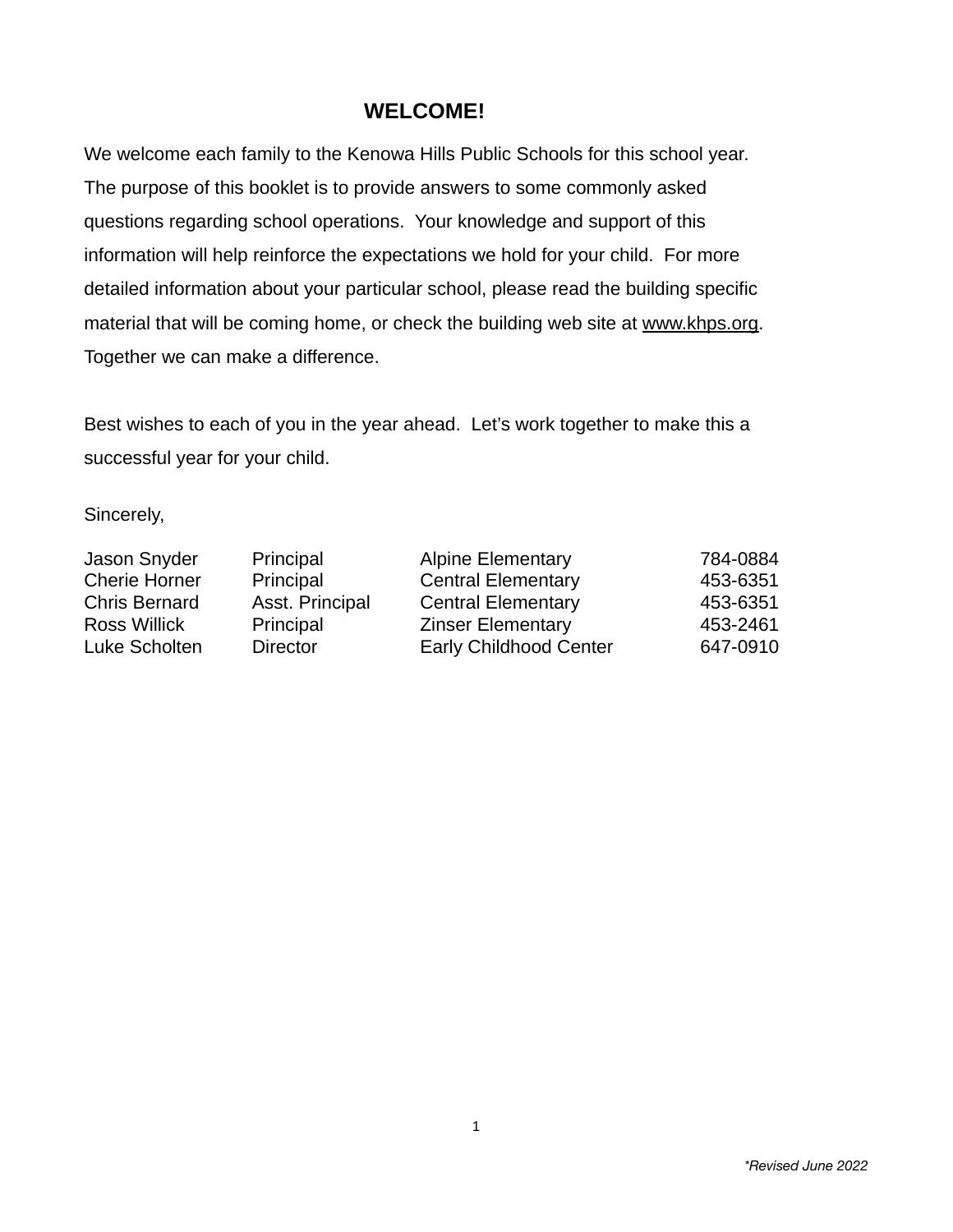# **GENERAL PROCEDURES**

### **ACCIDENTS AND ILLNESS**

Many illnesses do not require exclusion. However, children may be excluded if the illness prevents the child from participating comfortably in school activities or if there is risk of spread of harmful disease to others. Criteria provided from the Michigan Health Department include:

1. Severely ill: A child that is lethargic or less responsive, has difficulty breathing, or has a rapidly spreading rash.

2. Fever: A child with a temperature of 100.4 or greater AND behavior changes or other signs or symptoms (e.g., sore throat, rash, vomiting, or diarrhea). The child should not return until 24 hours of no fever, and diminishing symptoms, without the use of fever-reducing medications or additional new symptoms.

3. Diarrhea: A child has two loose or watery stools. The child should have no loose stools for 24 hours prior to returning to school. Exception: A healthcare provider has determined it is not infectious. Diarrhea may be caused by antibiotics or new foods a child has eaten. Discuss with a parent/guardian to find out if this is the likely cause.

4. Vomiting: A child that has vomited two or more times. The child should have no vomiting episodes for 24 hours prior to returning. Exception: A healthcare provider has determined it is not infectious.

5. Abdominal pain: A child with abdominal pain that continues for more than two hours or intermittent pain associated with fever or other symptoms.

6. Rash: The child with a rash AND has a fever or a change in behavior. Exclude until the rash subsides or until a healthcare provider has determined it is not infectious. Note: Rapidly spreading bruising or small blood spots under the skin need immediate medical attention.

7. Skin sores: A child with weeping sores on an exposed area that cannot be covered with waterproof dressing.

8. Certain communicable diseases: Children and staff diagnosed with certain communicable diseases may have to be excluded for a certain period of time.

If a student feels ill and he/she cannot function in the classroom, the child will be sent to the office. Office personnel may have the child lie down or make arrangements for the child to go home. In the event that we are unable to reach a parent, an attempt will be made to contact the person listed on the student's emergency information sheet. If a student receives an injury on the playground, the staff will provide medical attention. For injuries requiring a second opinion or professional medical attention, parents will be notified immediately. For serious injuries that require immediate medical attention, 9-1-1 may be contacted.

### **ATTENDANCE (TRUANCY/CHRONIC ABSENTEEISM)**

It is imperative that students be present at school for the entire school day for the maximum amount of learning to take place. Student absences, tardies, and early pick-ups create an environment in which the student is not receiving the full benefit of their public education experience. It is federal law and a parent's/guardian's responsibility to make certain that students are in school on all scheduled school days for all of the scheduled minutes. Research shows that both excused and unexcused absences can negatively impact a child's potential success in school and ability to master grade level concepts.

Parents or guardians are asked to please call the school office and give the date(s) your child will be absent from school. This call may be made the day before or by 9:00 the morning of the absence. Every effort will be made to contact those parents or guardians who do not call in their child's absence. Due to the importance of continuity in your child's education, we strongly urge you to take vacations during regularly scheduled school breaks.

#### **EXCUSED ABSENCES**

Kent ISD common attendance standards:

- Goal: Five or fewer absences for all students per school year.
- Action Point: Absenteeism of ten percent or greater.

#### **Absences**

Time away from school, just like time away from work for adults, is a precious and limited resource that must be actively and judiciously managed. Regular attendance is important both to preserve valuable instructional time, and to teach an essential life skill. All lost instructional time affects learning, learning declines rapidly when ten percent lost learning time is approached. Total lost learning time (TLLT) includes all insults to learning time, including full and part-day absences, late arrivals and early dismissals. It is important to notify the attendance clerk of any absence to confirm the time away from school. All absences count.\*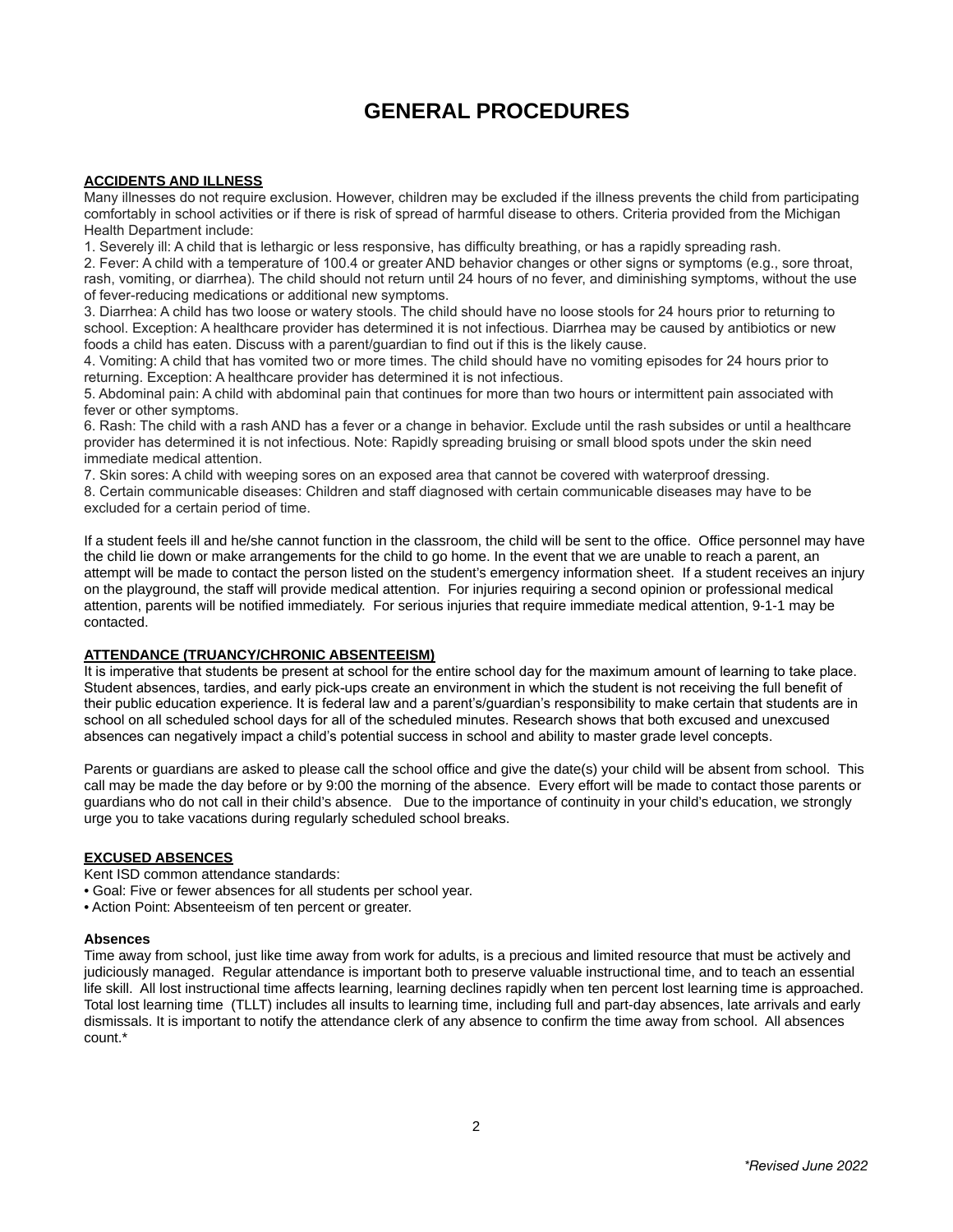\* There are a few exceptions to all absences count, known as uncounted absences. These are calculated in the manner of snow days. The time is not counted as lost learning time, such as we are used to for snow days. The time is not only uncounted, but it also comes off of the total days of expected attendance for the student.

# **Absences Cont. (not counted for attendance intervention):**

Up to five equivalent school days of lost instruction, per school year, as confirmed by a parent or guardian. Not counted until five per school year is exceeded. The following five categories should not be included in "days possible" when reporting:

- Snow days and other non-scheduled school closings.
- Medical absences. Not intended for routine illness, even if under a provider's care, but rather for very serious medical events, such as hospitalizations, these are absences ordered and documented, with hand signature, by a licensed health care doctor, with specific dates school must be missed for medical necessity. (This also includes significant life trauma, such as an immediate family member death, as confirmed and approved by appropriate school staff.) Blanket or "under the care of" excuses are not accepted "medically absent" without an IEP or 504 plan specifically addressing the medical issue and approval of appropriate school staff. Routine illnesses are, just like for adults at work, counted absences. These are subject to review and approval by school professionals.
- Court dates: required court appearances with court documentation, and related detention.
- Suspensions and expulsions.
- Preplanned absences that would not negatively affect the student's learning and educational performance as determined by the student's teacher(s) and building administrator in consultation, may be uncounted at the school's discretion. Generally, this would include assigned and required learning activities completed before and/or during the absence. It often may also include a report and/or presentation to the class, with a grading rubric established at the planning stage

At any time an absence can be uncounted with a note from a doctor, the note must include:

- Statement that the student may not attend school.
- The dates that the student must be absent from school with a clear return date
- The doctor's signature

We reserve the right to verify documentation and to investigate the cause of each repeated, unexplained absence and tardiness. We encourage all students to have 5 or fewer absences per school year. Once 5 days of absences have occurred, attendance monitoring will occur (See "Chronic Absenteeism" below). Parents must make every attempt to schedule dental, medical, and/or other professional appointments outside of the regular school day and/or on non-school days or breaks.

### **UNEXCUSED ABSENCES**

Any time a student is absent and a parent does not provide any information regarding the reason, the absence will be marked as unexcused.

## **CHRONIC TARDINESS/CHRONIC EARLY or LATE PICK-UPS**

Being tardy is defined as arriving later than 8:50.

- Chronic early dismissals and chronic tardiness will be defined as students who are picked up early, dropped off tardy more than two times in one week or 5 times in one month at any point in the school year.
- 10 tardies or 10 early dismissals (less than 60 minutes) = 1 unexcused absence
- A student who arrives at school 60 minutes or more past the start of the school day will be marked as absent for the AM section of attendance.
- A student who is picked up 60 minutes or more before the end of the school day will be marked as absent for the PM section of attendance.
- It is the parent's responsibility to have his/her child to school on time if parents decide to or expected to transport their child to school on a regular basis.
- Families may be charged for after school daycare if patterns of late pick up develop beyond a reasonable amount of time.

### **CHRONIC ABSENTEEISM**

If your child's absences and tardies exceed 10% of the school year, a truancy process will begin. This includes notification to the Kent County Attendance Office. Families will be required to meet with the school administration to develop an attendance improvement plan. In addition, excessive absences may impact the district's recommendation for grade level promotion and/or a second referral to the Kent County Attendance Office.

### **BACKGROUND CHECKS**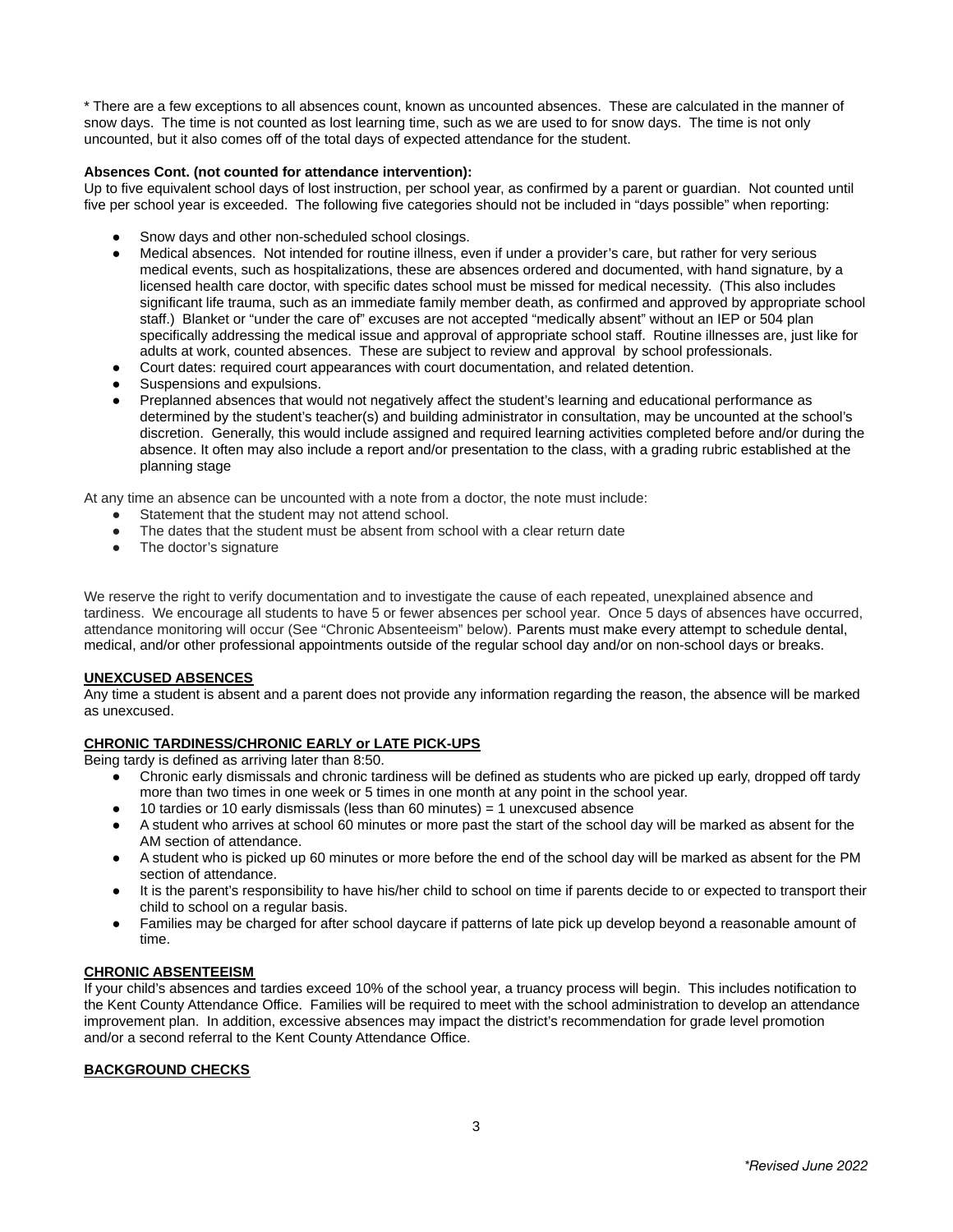Kenowa Hills requires background checks to be completed for any adult visitor prior to visiting the school or classroom during the school day. A new background check must be completed EACH year and at least a week in advance of a school or classroom visit for approval to be processed. A valid driver's license or state identification card is required.

# **BIRTHDAYS & HOLIDAY CELEBRATIONS**

Celebrations are extremely important to a positive school culture. We encourage our students to make healthy choices during celebrations. We recommend that you support healthy choices by sending non-edible items for celebrations. If you choose to bring in an edible item, the health department strongly urges the use of commercially prepared treats for parties and you are asked to comply with this recommendation. School personnel reserves the right to not distribute food items due to individual allergies. Please communicate with your child's classroom teacher prior to sending birthday celebration items in case of student allergy. Each elementary building has more specific policies relating to student allergies. Please be sure to check with your school's office. Please do not send items that may be distracting to the learning environment or cause an allergic reaction. Personal invitations to parties should not come to school. Please find an alternate means of distribution.

#### **BOOKS & TECHNOLOGY**

Technology and books are the property of the school and are loaned to students on an individual basis. Students are responsible for the proper care and appropriate use of books and technology while they are using them. If books or technology are returned damaged or not returned at all, the student responsible is expected to pay for the repair or replacement unless an insurance package has been purchased. Use of technology that is not aligned to curriculum may result in disciplinary action (see Personal Belongings for related information).

#### **CANCELLATION OF SCHOOL**

Occasionally, school may be canceled due to inclement weather or other emergencies. All families registered to receive School Messenger Alerts will be notified in their manner of choice. If you are not currently enrolled, see your school office for information to do so. Parents may also download the Kenowa Hills App for your mobile device to receive important updates regarding school. In addition, TV channels 13 and 8 provide school closing information. Please do not call the school office with questions regarding school closing as the offices will also be closed. In the event of excessive school cancellations, additional days may be added to the end of the school year calendar.

#### **CONFERENCES**

Parent/teacher conferences will be held in the fall and in the spring. We encourage all parents to attend these conferences and keep the lines of communication open with your child's teacher.

# **CURRICULUM**

Our district's instructional focus is on the Common Core State Standards for English Language Arts and Math. If a parent is interested in obtaining specific information, they may access our district website links or contact their child's school office. For information about our district's personal curriculum, please refer to this section in our handbook.

### **COMPLAINTS**

The following procedure should be followed by anyone who has a complaint regarding any employee of Kenowa Hills Public Schools:

- 1. Contact the employee personally and attempt to resolve the problem at a mutually agreeable place and time.
- 2. If this fails, the immediate supervisor of the employee involved should be contacted and an attempt should be made to resolve the problem.
- 3. If success has not been attained at the supervisor level, the complaint may be brought to the attention of the assistant superintendent who will determine further steps necessary to resolve the issue.
- 4. If the assistant superintendent is unable to resolve the matter satisfactorily, the person may request to be placed on the agenda of the next meeting of the Board of Education or the superintendent.
- 5. The Board of Education will consider the concern if the proper procedure has been followed.

### **DROPPING OFF AND PICKING UP YOUR STUDENT AT SCHOOL**

Students who arrive after the scheduled start of classes should check in at the office prior to going to class. Parents are asked to contact the school office as far in advance as possible prior to picking up students. If sending in a note, it is also best practice to also call the school and/or notify the child's teachers as notes often are forgotten by students. We also will not take a child's "word" about early dismissals. Parents/Guardians must call or email the school. Please state the anticipated pick-up time in the note or phone call. For the safety of the children, any adult picking up a child must report to the office, be on the child's emergency form and bring proper identification. Your child will be contacted to meet you at the office. Please wait in the lobby for your child, not in the hallway or outside the classroom. For daily drop off and pick up procedures and times, please see your child's school building office staff or available information.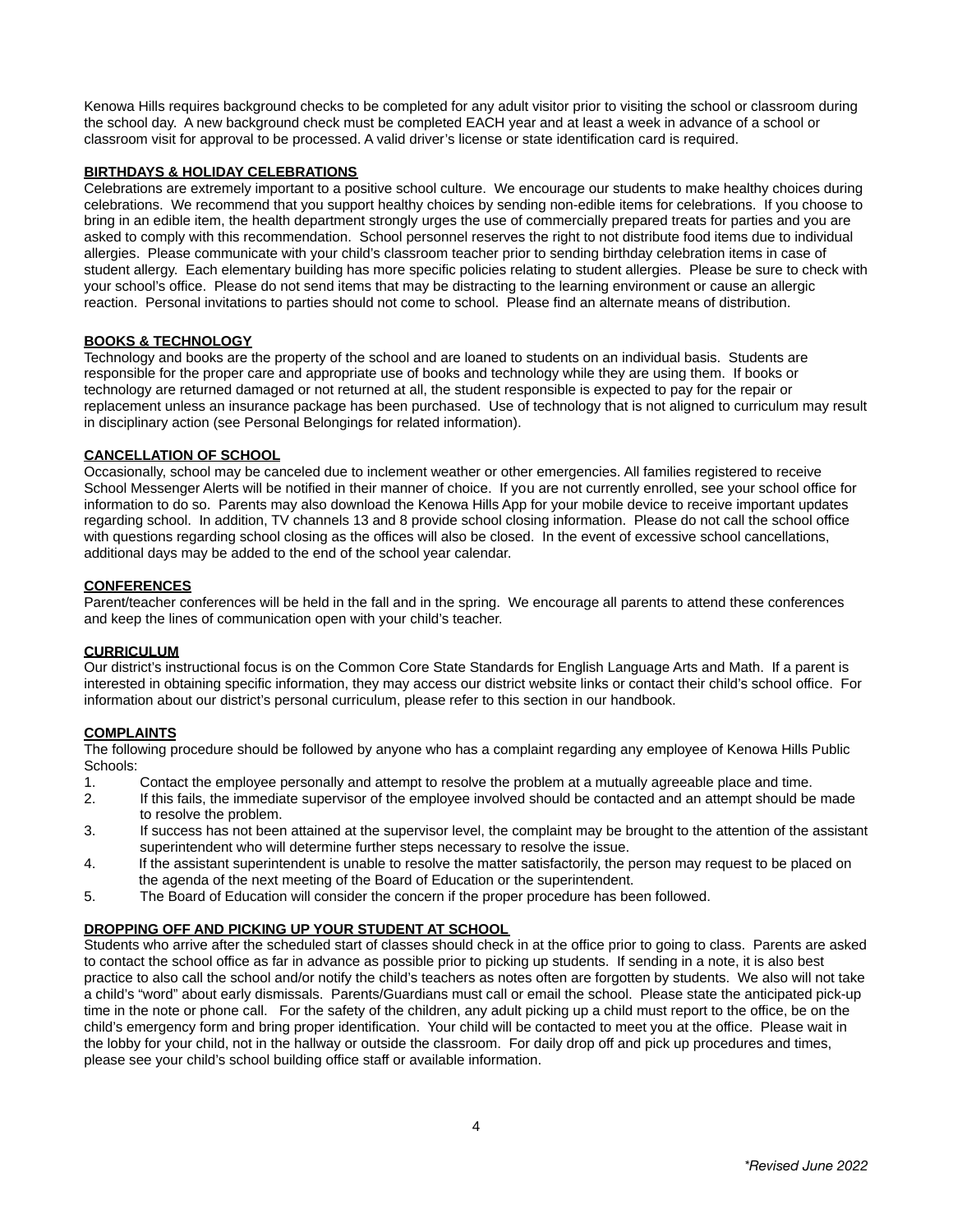# **DRUGS, ALCOHOL, MOOD ALTERING SUBSTANCES, PARAPHERNALIA & FIREWORKS**

Students are prohibited from possession, use, delivery, transfer, sale or attempted sale of any alcohol, controlled substances, look-alike drugs, or drug paraphernalia (including but not limited to marijuana, marijuana accessories and/or marijuana-infused products) at any time while they are at school or any school-related activity. Fireworks and other incendiary devices are also prohibited. Violations will be referred to the appropriate authorities, and students will be subject to disciplinary action up to and including expulsion from school.

# **EMERGENCY PROCEDURES (FIRE, TORNADO AND LOCKDOWN)**

Fire-escape locations and procedures are posted in each classroom. Each class has an assigned area in the building to go to for tornado drills. If tornado warnings continue beyond the regular end of the student day, students will be kept in school until an all-clear is issued. The number of drills held each year is followed per state mandated requirements.

# **FUNDRAISERS**

Each year, the school and/or parent groups may sponsor one or more fundraisers. All fundraisers must go through the district's approval process.

# **HEAD LICE POLICY**

The Michigan Department of Community Health (MDCH) and the Michigan Department of Education (MDE) jointly support the following statements for the management of head lice infestations within school communities. Currently, there is no scientific evidence demonstrating that enforced exclusion policies are effective at reducing head lice transmission. At this time, MDCH and MDE recommend a policy that focuses on the exclusion of active infestations only. Active infestations can be defined as the presence of live lice or nits found within  $\frac{1}{4}$ " of the scalp. Nits that are found beyond  $\frac{1}{4}$ " of the scalp have more than likely hatched, or are no longer viable.

- Any student with live lice may remain in school until the end of the school day (See Procedures).
- Immediate treatment at home is advised.
- The student will be readmitted to school after treatment and examination. **The student must be transported to school by an adult for examination by our office personnel.**
- If, upon examination, the school-designated personnel finds no live lice on the child, the child may reenter the school.
- Any student with nits (farther than  $44$ " from scalp) will be allowed in school.
- Parents should remove nits daily and treat if live lice are observed.

### **HEAD LICE PROCEDURES**

When a member of school staff suspects a child is infested with head lice, the following procedures should be followed:

- The child will be restricted from activities involving close contact (i.e., hugging) or sharing personal items (i.e., hats, clothing, brushes) with other children.
- The school/facility will be notified, and the parents will be contacted.
- Immediate removal of the child is unnecessary. The child can be sent home at the end of the day. Children should be allowed to ride the school bus home.
- A letter will be sent home notifying classmates' parents that a case of head lice is suspected and asking them to check all of their children for head lice.
- The school will provide parents with a copy of an information sheet on head lice infestation and treatment options.
- The child cannot return to school unless lice free (and no nits closer than  $44$ " of the scalp). Upon return, the child must be checked in the school office prior to entering the classroom. Parents/Guardians must wait with his/her child until the child is cleared.

### **IMMUNIZATIONS**

Any student enrolling in a Michigan school shall submit proof of the following immunizations prior to official entry. The school has the authority to deny entrance to children not meeting these requirements. The following are required by law:

- 4 Doses of DTP, DT, or Td: If the 4th dose was not given on or after the 4th birthday, another dose must be given prior to school entry
- 3 Doses of Polio: If the 3rd dose was not given on or after the 4th birthday, another dose must be given prior to school entry
- 2 Doses of MMR (mumps, measles, rubella)
- Hepatitis B immunization series must have been begun prior to school entry
- Two doses of chickenpox vaccine or a written statement from the student's parent indicating their child has had chicken pox

\*Hearing and vision tests must be done for all new kindergarten students who did not have one completed in Preschool.

### **MEDICATION**

Kenowa Hills Public Schools will follow board policy and state regulations regarding the administration of medication. The office staff is not allowed to administer any medication unless the parents have completed a medication form. Forms are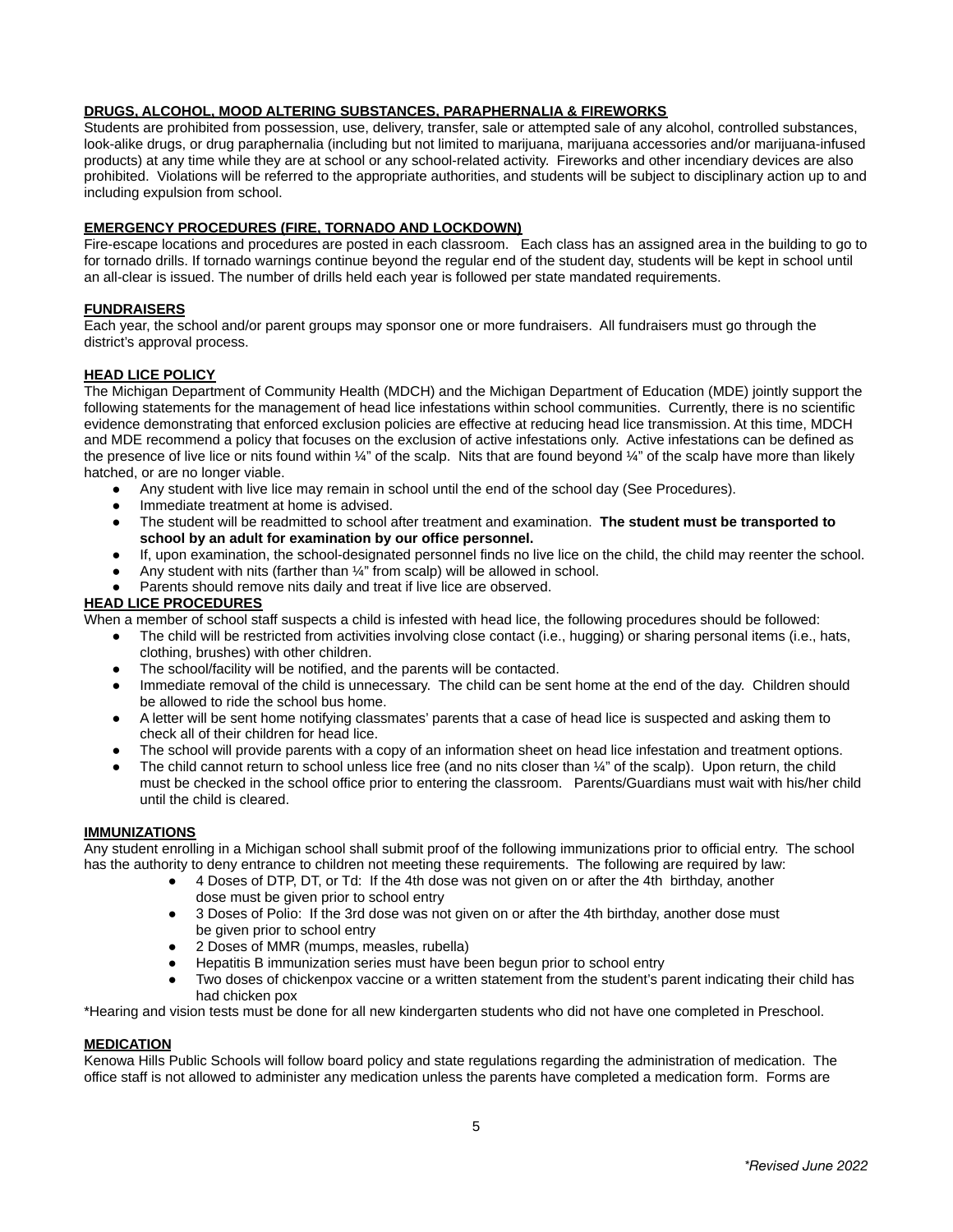available in the office. Students are not allowed to administer their own medication. Medication will be administered based on prescribed directions. All medications, whether prescription or nonprescription, must be in their original container. Students are not to transport any medication. Parents must drop off and pick up any medication at the office.

#### **PERSONAL BELONGINGS/ELECTRONICS**

Any non-school issued technology items are not allowed at school, unless prior authorization has been received. This includes, but is not limited to, cell phones, iPods, iPads, mp3 players, hand-held games, other personal electronic devices, toys and other nuisance items. Each building will follow the Kenowa Hills Acceptable Use Policy as it relates to mobile devices. Each building may have additional procedures relating to personal student devices. Confiscated items will be held by building administration on an individual basis and released to parents/guardians. The school is not responsible for any items brought to school.

#### **RECESS POLICY**

Unless it's raining or below  $0^{\circ}$  F ("feels like" temperature and wind chill are factors as well), all students can be expected to go outside for every recess, with exceptions made by doctor's orders only and teacher or principal discretion based on an academic or behavioral need. Appropriate clothing is a must if a student is to be comfortable. Please label all clothing.

#### **REGISTRATION**

Parents are required to complete the registration process in the registration portal. Parents are required to update this annually. This includes providing emergency information as well as other pertinent information necessary for beginning or adding to the cumulative record of the student. Please inform the district of any changes to this information during the school year.

#### **REPORT CARDS**

Formal, written report card evaluations are given three times each year. Report cards are sent home with students after the second and third marking periods and mailed home after the fourth one.

#### **RESTORATIVE JUSTICE**

Public Act 360 adds section 1310d when reviewing student discipline. Schools must consider all of the following factors before suspending and/or expelling a student:

- 1. The student's age;
- 2. The student's disciplinary history;
- 3. Whether the student has a disability;
- 4. The seriousness of the violation or behavior committed;
- 5. Whether the violation or behavior committed threatened the safety of any student or staff member;
- 6. Whether restorative practices will be used to address the violation or behavior committed; and
- 7. Whether a lesser intervention would properly address the violation or behavior committed.

Public Act 361 adds section 1310c and requires school officials to consider using restorative practices as an alternative or in addition to suspending or expelling a student. Restorative practices are defined as "practices that emphasize repairing the harm to the victim and the school community caused by a pupil's misconduct.

#### **RETENTION**

KHPS is committed to research-based and competency-based educational practices that are effective in enhancing the educational attainment of all students. Numerous studies have demonstrated that retention does not improve students' chances for educational success. Therefore, the practice of retention will be used only when there is compelling evidence that the student is likely to benefit academically and socially.

Before grade retention is considered, the statements must be met:

- 1. A student will have been provided with intervention either by the classroom teacher or an available interventionist to provide additional opportunities to show mastery.
- 2. The student must have multiple progress monitoring data points or evidences of progress and be discussed with the school's child study team by the end of the year.
	- a. Students have not shown proficiency on grade level standards and are not following growth norms as compared to their peers.
	- b. Promotion in grades K-5 shall be based on the student's overall mastery of curriculum. In grades K-5, promotion to the next grade level shall be based on a mastery of the majority of all math and reading standards.
	- c. A student who is developmentally young may be considered for retention if the "youngness" is combined with a lack of mastery of curriculum objectives for the grade level.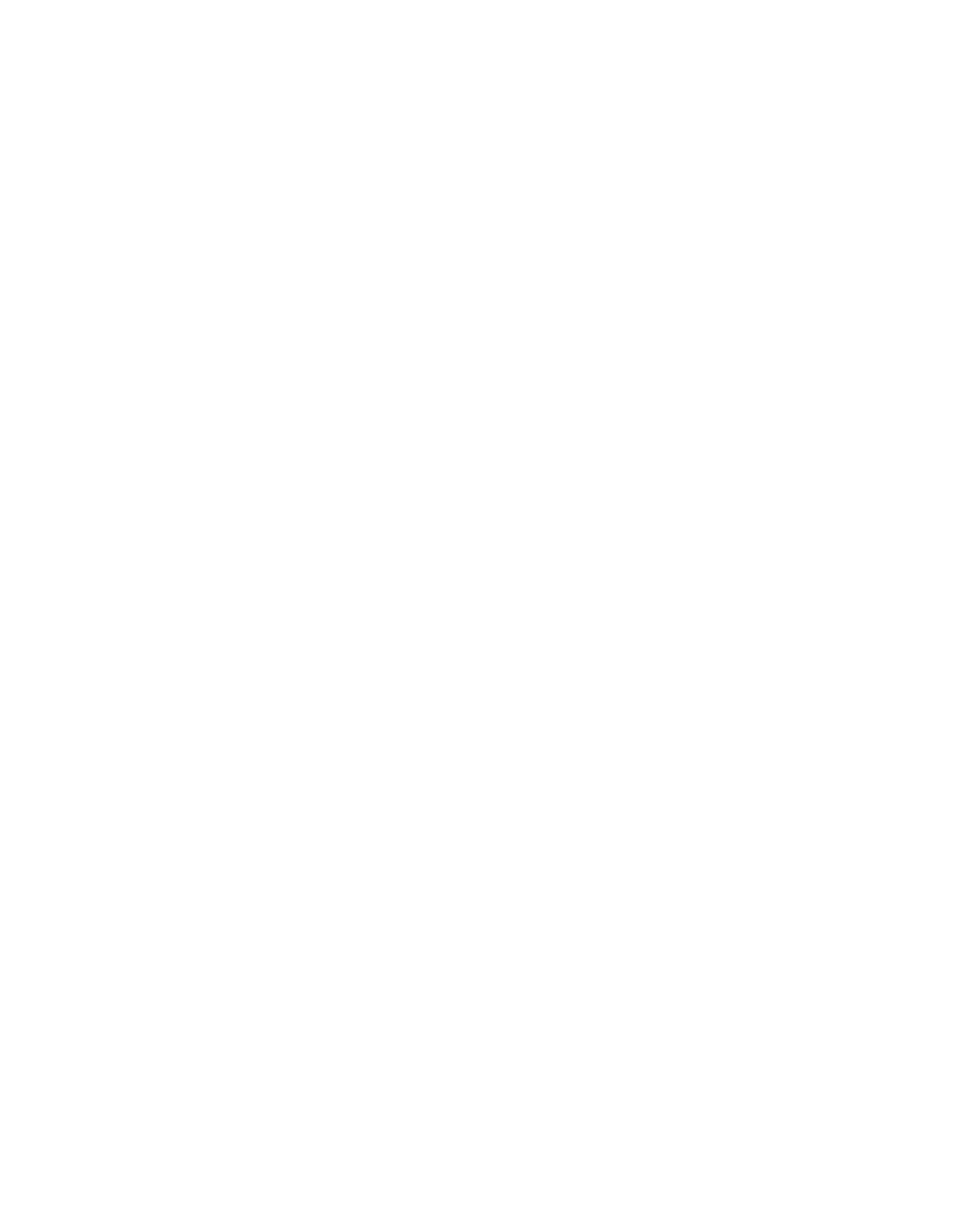#### $2.$ **Grievance Procedures**

#### eportin

If students t eir parents uardians or an one else on t eir e alf elieve t at t e ave een su ected to sex discrimination sexual arassment or sexual assault sc ool oard mem ers staff vendors contractors or ot er persons doin usiness it te istrict ten a complaint sould e immediatel reported to te principal of te scool ere te student attends and or to t e ssistant uperintendent ill in elmann Erdail elmann ps.or or iversit elon in E uit and Inclusion irector roo e avis Emtativis ps.or oist e Title IX oordinator responsi le for Title IX complaints involving adults. Principals s all report an suc Title IX complaints to t e Assistant S int nd nt in a sta is t it dinat s nsi an it aint in tid at

 $\ddagger$ it. s st d nts as  $t$   $t$ d i ti and aint in ainant a s ndin at tnt aint s i diat t d t t  $in$   $i$   $a$  $t$ st d nt att nds and t <sub>d</sub>  $\ddagger$  s  $\ddagger$ Assistant S int nd nt  $\mathbf{i}$  $in$ ann n. ai din ann  $\mathbf{s}$ ai tda is  $\mathbf{i}$  $n$  in it and n sin i sit  $\mathbf{t}$ a is  $\overline{\mathbf{c}}$  $\overline{a}$ -it  $\mathbf{t}$ dinat s aints in in st d nts in i as s a t an s it aints t t Assistant S int nd nt is t it dinat s nsi  $-$ it aint in in st d nts as  $t$  t an ainant a d i ti and s ndin a t

dinat is s nsi idin t t t it dinat a a it aint t at a it.  $\overline{a}$  s s itt dt t in t it dinat

A ist i t  $s<sub>a</sub>$ tdt  $\mathsf{t}$ t s a a ass nt and s a assa tt at t **S** a tt t a iat it dinat a

nt iss s in An aints in in in s and st d nts in in tid atis  $\mathbf{t}$ ad t n n st d nt in s s t d t t Assistant S int nd nt i in d ann  $\mathsf{n}$ is t dinat s nsi it ai din ann  $\mathbf{s}$ it aints in in sta s and  $t$  id  $a$   $t$  is

t a in itin and s  $\mathsf{d}$ ass ii as ssi  $sin$  a in t ts an ad  $\mathbf{f}$ s d id nti t a d i ti tat s and itn ss s and d s i in d tai at d in din dat s ti. s and atins ist i t i in sti at and add ss a ts

s i a i ina ad inistati İΙ ainant as t ittsi tan aint ainantsd isin t i i ina  $an t$ aint d s n t di inis t istits iatint in stiat a a s aint ad ainant t t ist i t  $\ddagger$ 

An in id nts s a a ass nt and s a assattat  $t$  t istits att ntint ans t  $t$  an aint i as t dt a it a. a  $\mathsf{t}$ dinat t in sti at dand a iat add ss d

#### $3.$ **Examples of Title IX Violations:**

Title IX protects students and staff from arassment or discriminationon t e asis of sex durin educational or extracurriculapro rams and activities et er t e ta e place at sc ool or else ere. ex discriminationusuall involves une ual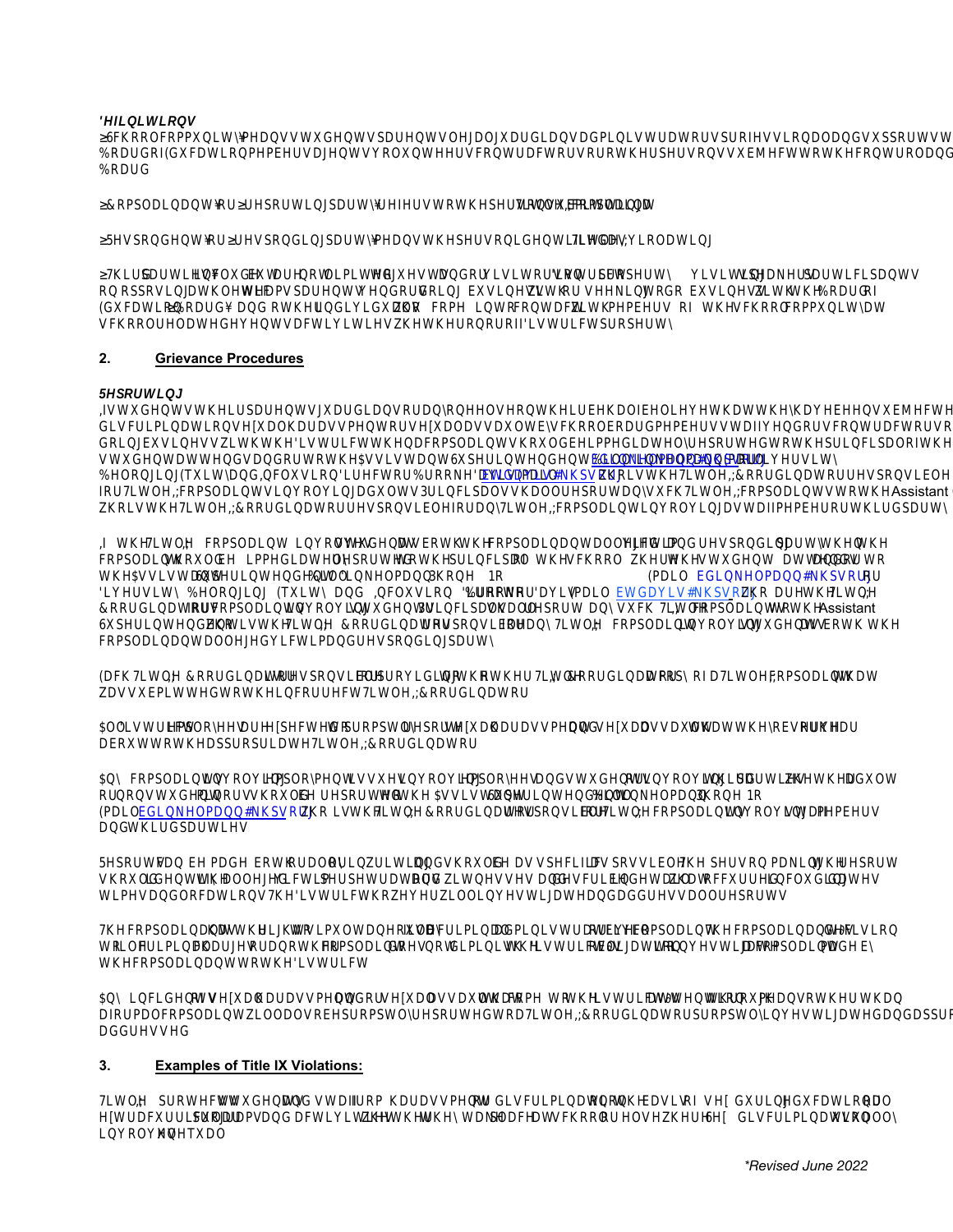treatment on the basis of sex and can be perpetrated by students, staff members or employees, volunteers, vendors, contractors or visitors to the school. Title IX protects employees from sex discrimination, sexual harassment or sexual assault.

Sexual harassment is unwelcome verbal or physical conduct of a sexual nature that is sufficiently severe, persistent or pervasive that it denies or limits an individual's ability to participate in or benefit from the District's programs and activities. Sexual harassment may include, but is not limited to, the following:

- Unwelcome sexual advances;
- Unwelcome sexual verbal expressions, including graphic sexual commentaries about a person's body, dress, appearance, or sexual activities; unwelcome sexually degrading language, jokes or innuendoes; unwelcome sexually degrading language or innuendoes; unwelcome suggestive or insulting sounds or whistles; obscene telephone calls, text messages or email;
- Requests for sexual favors and other verbal, nonverbal or physical conduct of a sexual nature;
- Verbal harassment or abuse:
- Pressure to engage in sexual activity:
- Repeated remarks with sexual implications:
- Unwelcome touching; and/or
- Suggesting or demanding sexual involvement, accompanied by implied or explicit threats.

In the case of employees, sexual harassment includes any unwelcome verbal or physical conduct of a sexual nature that is sufficiently severe, persistent, or pervasive that creates a hostile work environment or adversely affects the employee's working conditions.

Conduct is considered unwelcome if the person did not request or invite it and/or regards the conduct as undesirable or offensive.

Sexual violence refers to physical sexual activity perpetrated against a person's will or where a person is incapable of giving consent (*e.g.*, due to the student's age or use of drugs or alcohol, or because an intellectual or other disability prevents the student from having the capacity to give consent). Sexual violence includes, but is not limited to, conduct that is criminal in nature, such as rape, sexual assault, dating violence and sexually motivated stalking.

Gender-based harassment is unwelcome conduct based on a person's actual or perceived sex or sexual orientation. It includes slurs, taunts, stereotypes or name-calling, as well as gender-motivated physical threats, attacks or other hateful conduct based on a person's sex or failure to conform to sex stereotypes.

# **4. Informal Resolution Process**

If appropriate as determined by the Title IX Coordinator, the complaining party and the respondent may voluntarily agree to participate in an informal resolution process that does not involve a full investigation and determination. Prior to the informal resolution process commencing, both parties will receive written notice of the charges and allegations and will be advised of their option to engage in a formal resolution process. The complainant will not be required to resolve the problem directly with the respondent, and either party has the right to end the informal process at any time and begin the formal process for investigating the complaint. The District reserves the right to prohibit the informal resolution process for complaints involving an employee and a student. The informal process should be completed on or before thirty (30) days after the complaint is filed.

### **5. Formal Resolution Process**

If the parties choose not to engage in the informal resolution process, or choose to stop the informal resolution process at any time, the District will conduct a prompt and full investigation into any Title IX complaint. An investigation will afford both the complaining party and the respondent a full and fair opportunity to be heard, submit documentation and evidence supporting or rebutting the allegation(s), and identify witnesses. All parties involved in the investigation will be provided with a copy of this Title IX Statement and Grievance Procedures.

Investigations may be conducted by the appropriate Title IX Coordinator or designee, such as a building administrator or other administrator, who has been trained in Title IX procedures. The District reserves the right to obtain or consult with a third party investigator or resource at any time during the complaint, investigation, or determination process.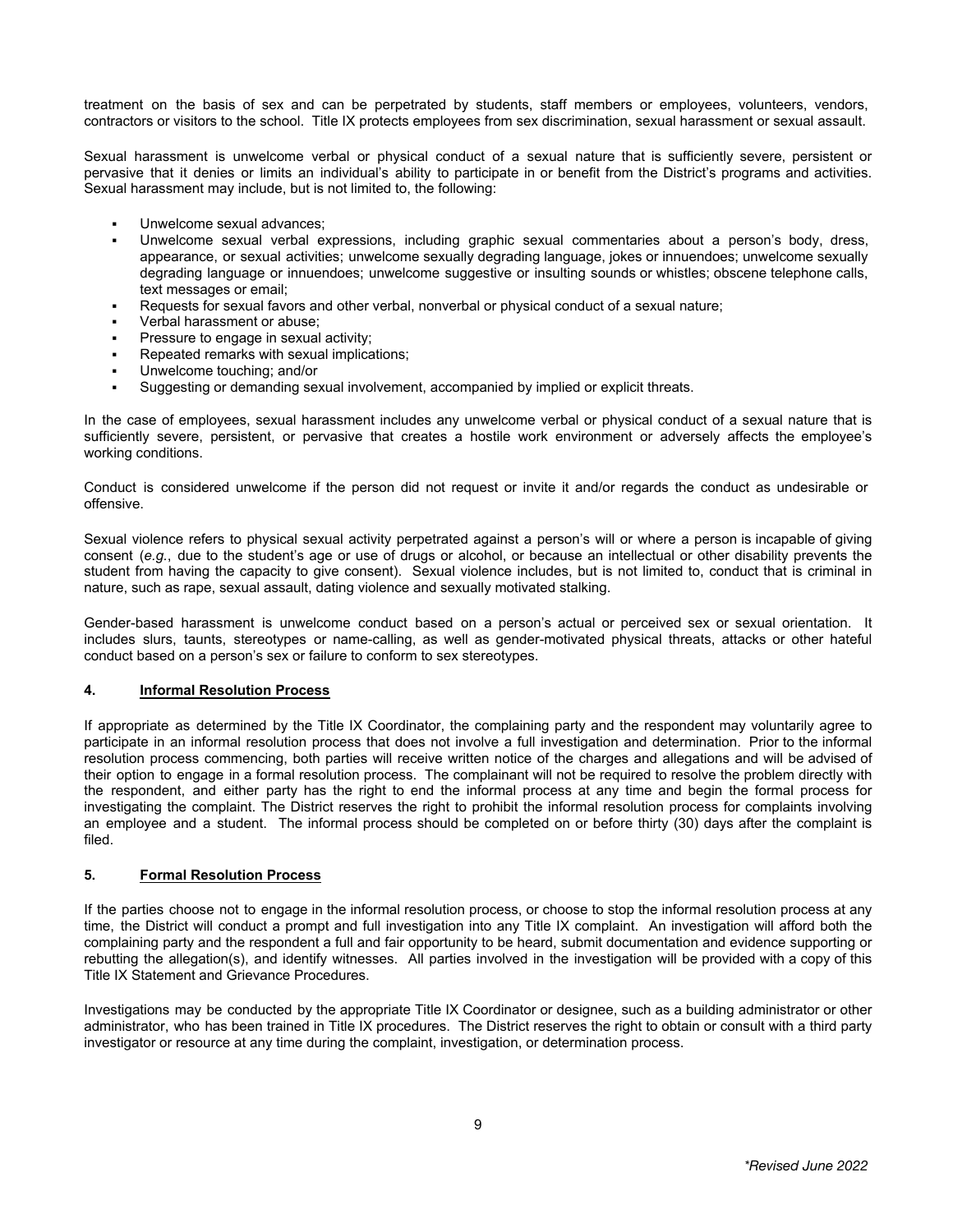Prior to and during the investigation process, the Title IX Coordinator or designee will meet independently with the complaining party and with the respondent and discuss, where appropriate, any interim and/or remedial measures imposed during the investigation.

#### *Confidentiality*

▪ All complaints, interviews and investigations will be treated with confidentiality as allowed under the law. Only those employees or students whose participation in the investigation is required, or those individuals with a legitimate reason to know, will be informed. During the course of the investigation, the Title IX Coordinator or designee will instruct all interviewees about the importance of the maintaining confidentiality. Interviewees will be directed not to disclose any information that the interviewee learns or provides during the course of the investigation to third parties. At times, the complainant or, where applicable, the complainant's parent may request that the At times, the complainant or, where applicable, the complainant's parent may request that the complainant's name or the alleged victim's name not be disclosed to the alleged perpetrator or that no investigation or disciplinary action be pursued. The Title IX Coordinator or designee will endeavor to balance the privacy request with the District's obligation to provide a safe and non-discriminatory environment and the Respondent's due process rights. If appropriate, the Title IX Coordinator or designee will advise that honoring a confidentiality request may limit the District's ability to fully respond to the complaint, including pursuing disciplinary action against the alleged perpetrator.

#### *Retaliation Prohibited*

- At the beginning of the investigation, the Title IX Coordinator or designee will explain that Title IX includes protections against retaliation and that the school will take steps to prevent retaliation and that the District will strongly react to any retaliatory actions, including any acts of retaliatory harassment, should they occur. No student, parent/guardian, employee, or member of the public shall be retaliated against for filing a complaint of discrimination or participating in the investigation of the complaint.
- Any person can report a claim of retaliation verbally or in writing to a Title IX Coordinator or school building principal (who in turn will report the complaint of retaliation to the Title IX Coordinator). Should the District receive a retaliation complaint, the District will promptly investigate and take all necessary steps within its control to stop any confirmed retaliatory acts/behavior.

#### *Investigation Procedure*

- Investigations must begin promptly, proceed impartially, and treat all parties equitably. This includes providing both parties an opportunity to present witnesses and other evidence. The investigation will be concluded within thirty (30) calendar days but no more than sixty (60) days after a complaint is filed, unless there is good cause to continue the investigation beyond sixty (60) days.
- For complaints involving an alleged hostile environment based on sex, in determining whether the alleged conduct constitutes sexual harassment, the totality of the circumstances, the nature of the harassment, and the context in which the alleged incident(s) occurred will be investigated.
- All documentation regarding the complaint and the investigation will be stored in a separate confidential file maintained by the Title IX Coordinator.
- A prompt and thorough investigation of the complaint shall be conducted as follows:
	-
	- Obtain complainant's and respondent's statements (clear, concise, with as much detail as possible).<br>● Notify complainant, victim (if other than complainant), respondent, and the parent/quardian of each i Notify complainant, victim (if other than complainant), respondent, and the parent/guardian of each, if minor students, that they have the right to provide witnesses and other evidence.
	- Question any witnesses who are involved in or have knowledge of the incident, and document accordingly.
	- Review the student records/files applicable to the complaint.
	- Keep complainant, or victim (if other than complainant), and any minor student's parent/guardian apprised in writing of the progress of the investigation if it cannot be concluded within ten (10) business days and provide an estimated timeline for the investigation.
	- The Title IX Coordinator who is the Superintendent will lead the investigation if a staff member or a third party, such as contractor assigned to work at the school, is a party to the complaint.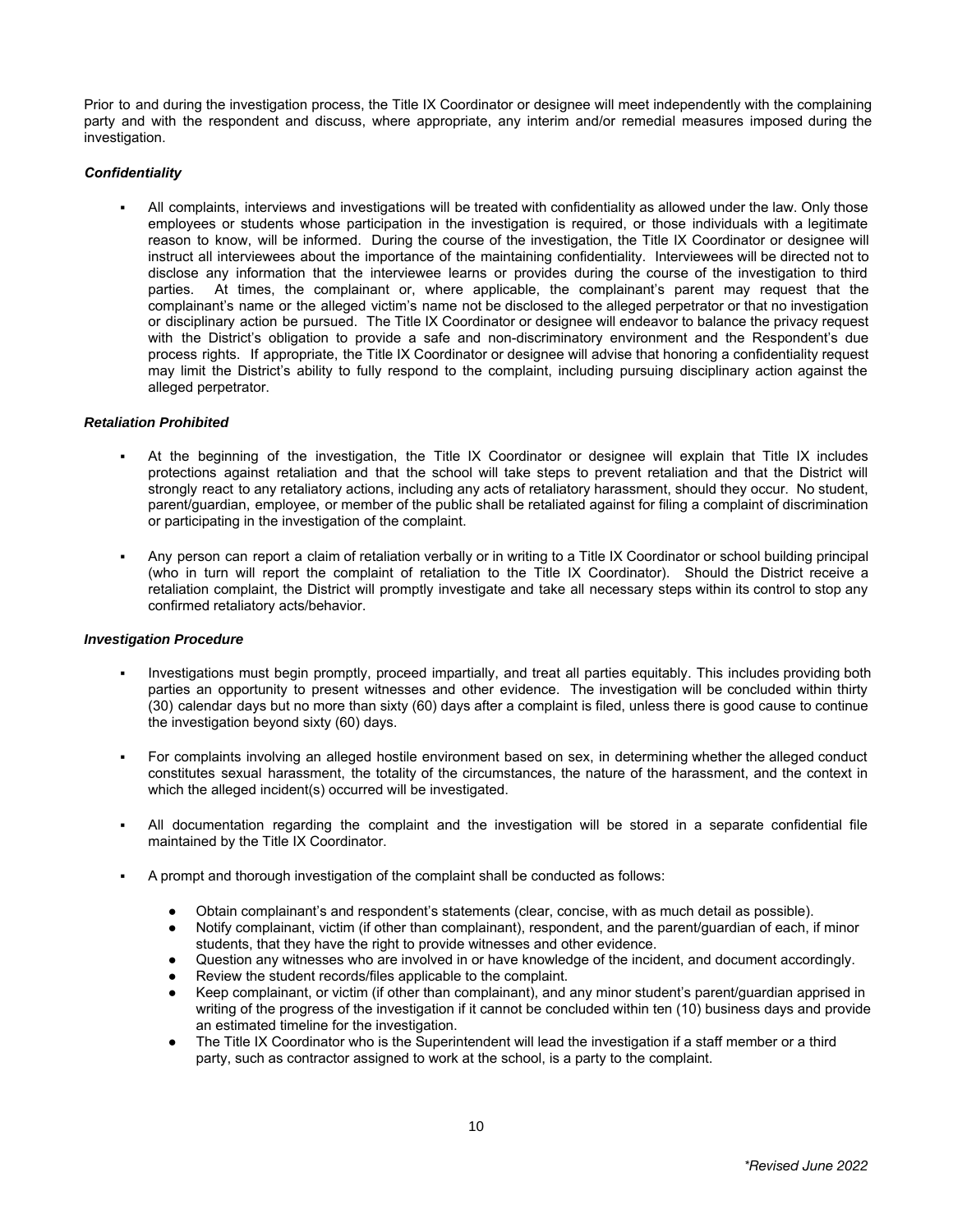#### *Interim protective measures*

▪ During the course of its investigation, upon request of a party, or on its own initiative, the District may implement interim measures prior to or during the investigation of a complaint. A party can submit requests for interim measures, either verbally or in writing, to the investigator and/or to the Title IX Coordinator. (The investigator will notify the Title IX Coordinator of any request for interim measures.) Interim measures are individualized services offered as appropriate to either the complainant or responding party. Interim measures include, but are not limited to, counseling, extensions of time, modifications of work or class schedules, appropriate emotional and/or academic support, restrictions on contact between the parties, leaves of absences, and increased monitoring and support. In fairly assessing the need for either party to receive interim measures, the District will not rely on fixed rules or any assumptions that favor one party over another. Interim measures will be made available to both parties, as appropriate. In imposing interim measures, the Title IX Coordinator or designee will make every effort to avoid depriving any student of his/her education. The District will take steps to ensure that any interim measure minimizes the burden on the parties, and that the Title IX Coordinator or designee will communicate with the parties throughout the investigation to ensure any interim measures are necessary and effective based on the parties' needs.

#### *Resolution of Investigation*

On or before sixty (60) days after the complaint is filed:

- A. If the investigation reveals that the complaint **has merit by a preponderance of the evidence**, the following action should be taken:
	- 1. For cases **involving only students**, the investigator will confer with the Superintendent and if appropriate with the building administrator to determine what action is necessary to resolve the complaint and prevent recurrence.
	- 2. For cases **involving staff member or a third party, such as a contractor assigned to work within the District**, the investigator will confer with the Superintendent.
	- 3. The District shall take reasonable, timely, age-appropriate and effective corrective action based upon the situation and nature of the complaint. Appropriate corrective action may include classroom reassignment, increased staff supervision, counseling, academic support services, additional training for students and staff, and reporting procedures, safety plan, behavioral support plan and/or disciplinary action under the Student Code of Conduct or under the District's policies and procedures.
	- 4. In employee cases involving an employment discrimination claim or a claim of sexual harassment, the District shall take appropriate corrective actions, including but not limited to, make-whole remedies, reassignment or transfers, no-contact order, counseling, safety plans and/or disciplinary action against the perpetrator.
	- 5. The Title IX Coordinator's findings will be documented in a final report and summarized in writing to the complainant, victim (if other than complainant), respondent and minor students' parents/guardians, and any other necessary parties.
	- 6. If a student, appropriate discipline for students will be imposed according to the Student Code of Conduct, depending upon the evidence presented and the severity of the incident.
	- 7. Student findings and corrective actions will be documented in the student or employee record of the accused.
	- 8. After each investigation, the Title IX Coordinator will reiterate to all individuals involved in the investigation the Board's policy regarding sex discrimination, sexual harassment and prohibition against retaliation.
	- 9. The principal or his/her designee will periodically check in with the complainant, or victim (if other than complainant), and, as appropriate, parents/guardians to ensure that no further acts of discrimination are occurring.
- B. If the investigation shows that the complaint **is without merit**, the following action will be taken:
	- 1. The Title IX Coordinator's findings will be documented in a final report and summarized in writing to the complainant, victim (if other than complainant), respondent, minor students' parents/guardians, and any other necessary parties.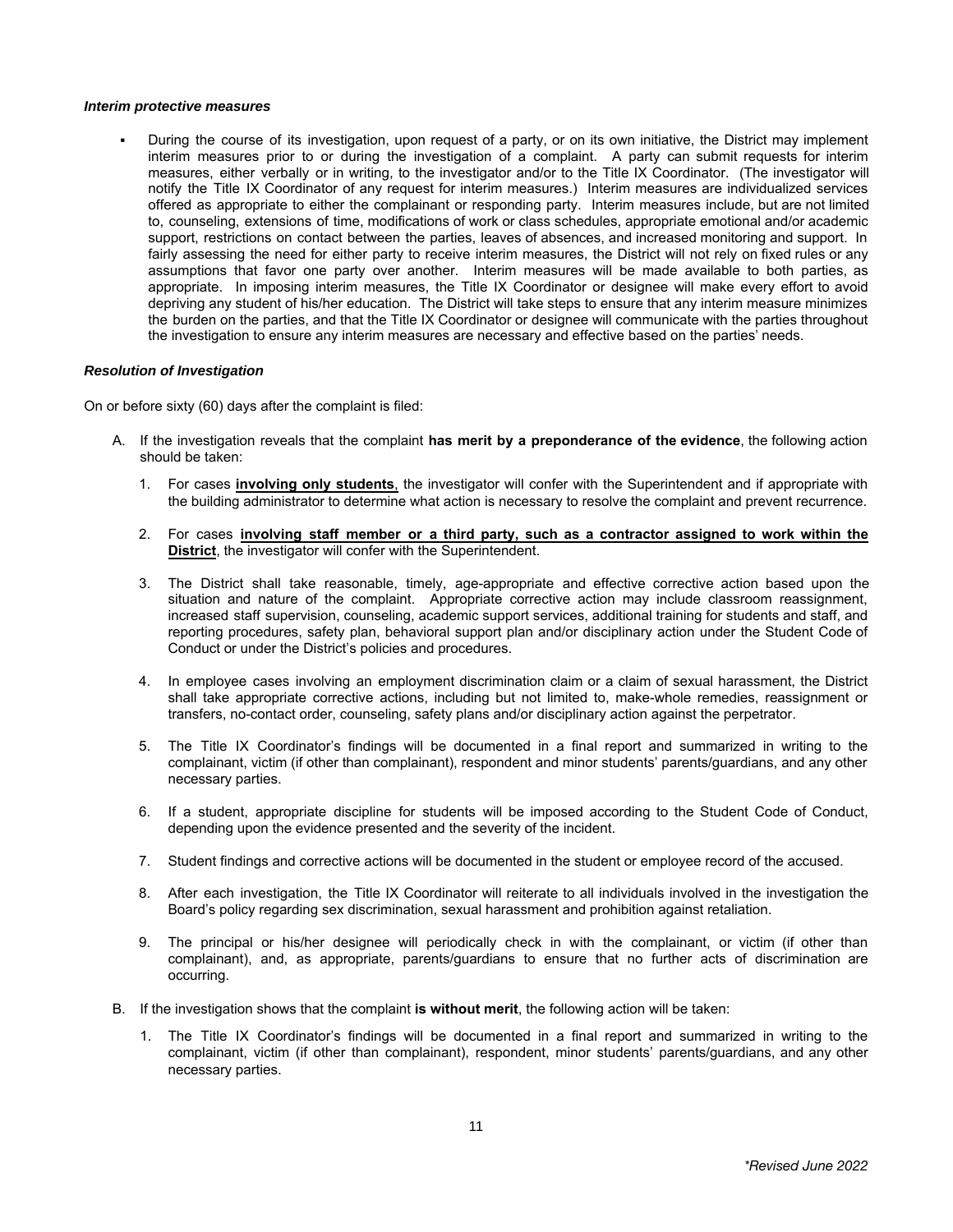2. After each investigation, the Title IX Coordinator will reiterate to all individuals involved in the investigation the Board's policy regarding sex discrimination, sexual harassment and prohibition against retaliation.

# **TOBACCO/E-CIGARETTES**

Student or adult use of tobacco products or e-cigarettes (including vaping) are not permitted on school grounds. Failure to comply with this will result in administrative action.

# **TRANSPORTATION**

For specific questions regarding pick up and drop off times at bus stops or to report bus concerns, please contact our transportation department at 453-4757. Kindergarten and K-Knight students are required to have a responsible person present at the bus stop during drop off to ensure our youngest students get home safely. If a responsible person is not present, kindergarten and K-Knight students will be transported to the Early Childhood Center/Kenowa Hills Daycare for supervision until the parent can make arrangements for pick up. This service will be provided at the expense of the parent. If elementary buildings are offering after school enrichment due to district professional development, the child may be brought back to an elementary building for supervision. Again, this service will be provided at the expense of the parent.

### **VISITORS**

Visitors are always welcome in all schools. All visitors must check in at the office and pick up a visitor's pass prior to visiting other parts of the building. If you wish to visit your child's classroom or confer with a teacher, it is necessary to call ahead in order to assure school personnel will be available and your visit will not interrupt instruction. For the safety of our students, visitors must submit a background check at least a week in advance prior to visiting school and it must be approved.

### **WEAPONS**

Public Act 451 provides for the expulsion of any public school student who is found in possession of a dangerous weapon (firearm, dagger, knife with a blade over 3" long, iron bar, etc.) in a school building or on the school grounds. Act 451 requires that children who are in the fifth grade or lower be expelled for at least 90 days unless certain criteria are met. However, a school board is not required to expel a pupil for possessing a weapon if the pupil establishes in a clear and convincing manner at least 1 of the following:

- 1. The object or instrument possessed by the pupil was not possessed by the pupil for use as a weapon, or for direct or indirect delivery to another person as a weapon.
- 2. The weapon was not knowingly possessed by the pupil.
- 3. The pupil did not know or have reason to know that the object or instrument possessed by the pupil constituted a dangerous weapon.
- 4. The weapon was possessed by the pupil at the suggestion, request, or direction of, or with the express permission of school or police authorities.

### **BEHAVIORAL EXPECTATIONS**

Our elementary buildings are diligent with creating an environment built upon the components of a positive behavioral support system. Each teacher creates and enforces certain classroom rules reinforced by a social contract intended to promote learning. Some basic guidelines are important to observe throughout the school. There may be circumstances whereby an exception to the rule may be exercised.

- 1. Gum chewing privileges are given by individual teachers.
- 2. Students are expected to maintain safe and orderly behavior in the hall, and in the bathrooms.
- 3. Inappropriate language will not be permitted.
- 4. Beverages in the classroom are limited to water except on special occasions.
- 5. Healthy snacks are allowed in classrooms at individual teacher discretion.
- 6. Students will not touch or tamper with other students' belongings in any way. Students should not tamper or damage school property in any way. Particular caution should be taken around safety related items such as fire alarms and cameras as well as any available technology such as iPads and computers.
- 7. Hitting, kicking, pushing and other aggressive acts will not be tolerated. For more information regarding our district's bullying policy, please see board policy 5517.01 – Bullying and Other Aggressive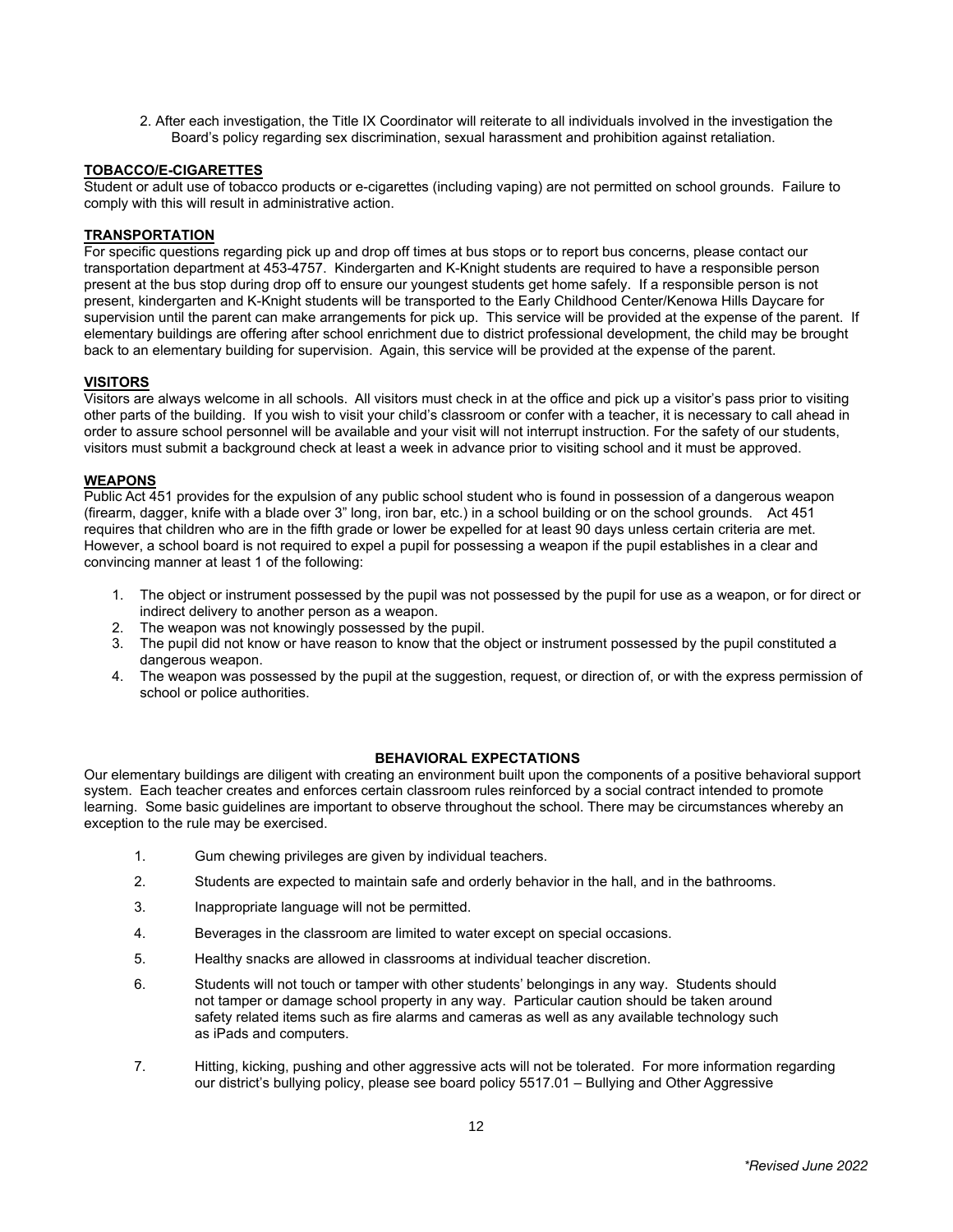Behavior Toward Students. Reported incidents of bullying will be investigated per our board policy.

- 8. Students are not to buy or sell items from one another and are not to make any "deals" involving the exchange of goods or money while at school.
- 9. Students should present themselves in a manner that is non-distracting. This includes clothing, accessories and personal appearance/hygiene. Clothing that presents a disruptive influence will not be allowed. Hats may not be worn in the building's public areas except on special days.The school has the authority to determine if a student's dress is disruptive to the educational environment. The school may take steps such as providing alternative clothes for the student and/or calling home for parental support to provide alternate clothing.

## **PROGRESSIVE DISCIPLINE**

Our schools are committed to ensuring that we have safe and orderly environments in which teaching and learning can take place each day. A safe and supportive school depends upon the efforts of all members of the school community to treat one another with mutual respect. It is important that all members of the school community (students, staff and parents, guests) know and understand the standards of behavior which all students are expected to live up to and the consequences if these standards are not met. Our schools provide clear behavior expectations through our building code of conduct and classroom social contracts as well as through classroom procedures and expectations. Common expectations in all elementary buildings ensure consistency and equitable treatment for all students. Our progressive discipline plan maintains safe, nurturing, participatory and productive learning environments. In order to maximize learning time and promote positive behaviors, every elementary school establishes multi-tiered systems of support (MTSS) for students' social, emotional and behavioral needs. This includes developing clear expectations, teaching social-emotional competencies, and fostering positive relationships among all members of the school community. KHPS is committed to an instructive, corrective, and restorative approach to behavior. If behavior incidents arise that threaten student and staff safety or severely disrupt the educational process, the response should minimize the impact of the incident, repair harm, and address the underlying needs behind student behaviors. In accordance with district policy, all disciplinary responses must be applied respectfully, fairly, consistently, and protect students' rights to instructional time whenever possible. A safe, welcoming, and productive school requires the support of all staff, students, and families.

Our schools view behavioral incidents as a "teachable moment" as they provide students with an opportunity for growth and learning. Consequences are used in each building to address inappropriate behavior with the goal of teaching positive behavior. Our schools utilize progressive discipline to address reoccurring behavioral incidents through the use of incremental interventions. The goal of progressive discipline is to hold students accountable for their choices and behavioral change. In addition, the goal is to prevent the recurrence of negative behavior by helping students learn from their mistakes. It is essential to progressive discipline that students understand why the behavior is unacceptable, what they could have done differently, take responsibility for their actions and be given the opportunity to improve.

All behavioral incidents are treated on a case by case basis as there are a variety of important considerations. Some of these considerations include: age and maturity of students involved, special education needs (IEP, BIP, 504, etc.), prior disciplinary records, nature or severity of the behavior, circumstances/context in which the incident occurred, frequency, duration and intensity of the behavior, and number of persons involved.

Consequences may include (this is not an exhaustive list): adjustment to seating arrangements in the classroom, loss of classroom privileges, inability to attend school events or experiences (study trips, assemblies, etc.), removal from the classroom ("time out"), loss of recess or alternative recess activity, reduced day/calendar, in school suspension, out of school suspension and/or a parent/guardian/appointee to sit with the student during the school day. In addition, our schools will work with parents as a team to develop appropriate plans to address chronic or patterns of negative behavior.

#### **Due Process & Appeals**

- A student will be given an explanation of the charges against him/her and an opportunity to tell his/her side of the story before discipline consequences are issued. The parents/guardians have the right to ask the principal to review the consequence assigned and to reconsider the decision within 24 hours.
- **Restorative Practice** 
	- The goal is to restore the student's participation in the school community. If the student received an out-of-school suspension for three (3) or more days, the principal or designee must develop a plan to support the student's transition back into the school community, including strategies for preventing future behavior incidents, restoring relationships, and addressing the student's ongoing social, emotional, and academic needs, with input from the student and parents/guardians.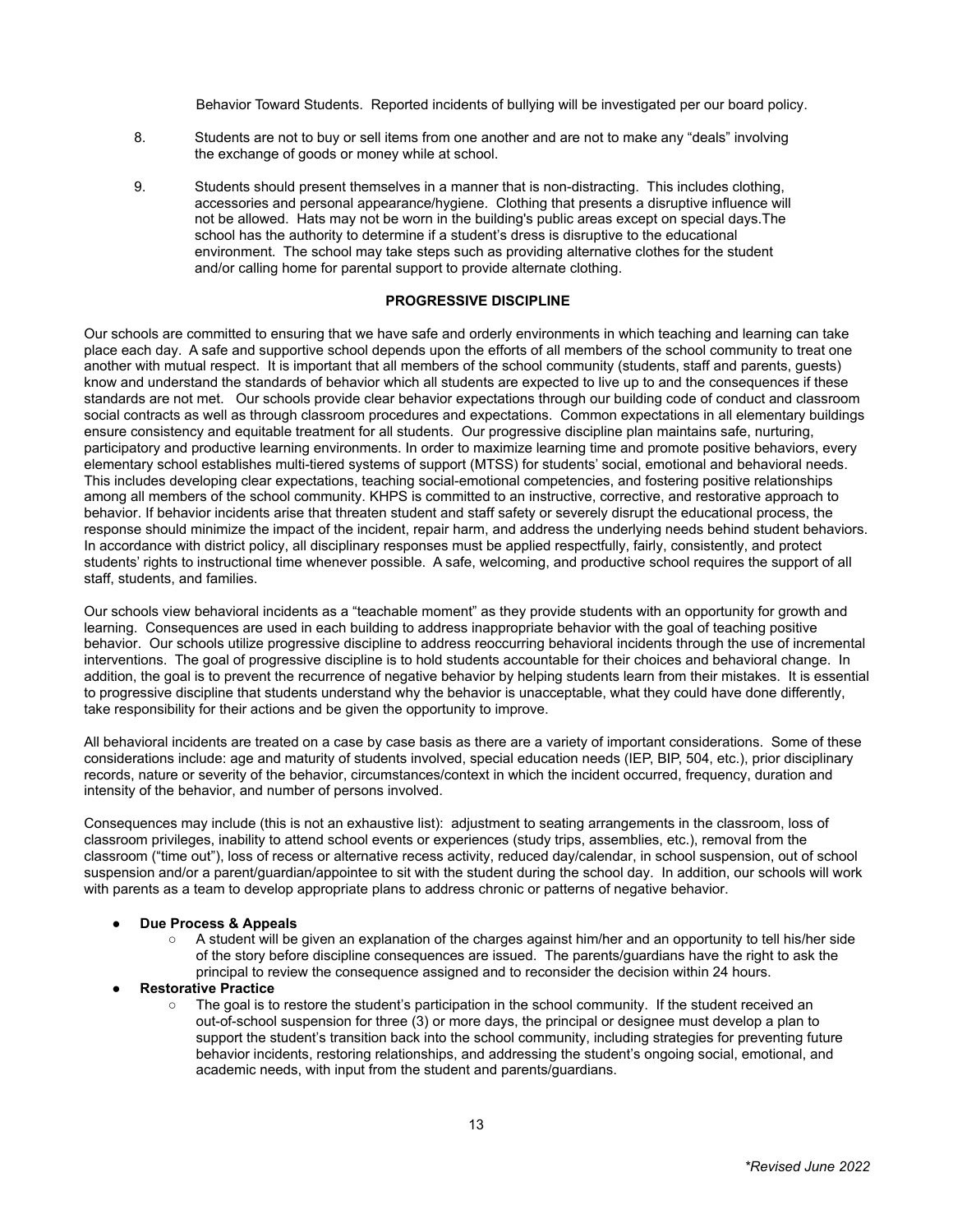# **Emergency Removal**

- There are times when an emergency removal from class is appropriate. When an emergency removal has occurred, the student shall be given notice of the reasons and an opportunity to tell his/her side of the story as soon as reasonably possible.
- **Seclusion and Restraint**
	- In the event that staff members need to restrain and/or seclude students, it must be done in accordance with our board policy. Such intervention may be used only as a last resort in emergency situations, if students pose a threat to themselves or others based on their behavior. Only school staff and substitute personnel who are trained in permissible seclusion and physical restraint measures shall use such techniques.

# **ELEMENTARY CODE OF CONDUCTS**

Each elementary school has a code of conduct and social contract that emphasizes the social skills students need to be part of a safe and productive community. These norms help provide staff with a common language and consistency when speaking with and educating students so that they will develop the ability to incorporate them into their own lives now and into the future.

#### **Alpine Elementary = Be the BEST You Central Elementary = Central SHINES Zinser Elementary = Kids Who CARE**

### True Success Key Character Attributes

# **Respect: How does RESPECT help us build relationships?**

- #1 Respecting our school environment
- #2 Respecting Differences
- #3 Respect is shown by body language and tone of voice.

### **Responsibility: How does responsibility lead to success?**

- #1 You are responsible for your attitude.
- #2 Your effort reflects responsibility.
- #3 Choices online are your responsibility.
- #4 Responsibility affects those around you.

### **Gratitude: What are the results of an "attitude of gratitude"?**

- #1 Thankful for who you are and what you have.
- #2 Actions that show Gratitude.
- #3 Gratitude for things we "take for granted."

### **Self-Control: What are the benefits of using self-control?**

- #1 Self-control is reacting positively to frustrating situations.
- #2 Respect requires self-control
- #3 Self-control leads to smart and safe choices.

#### **Grit: How do we develop Grit?**

- #1 Grit is persevering and not giving up.
- #2 Grit is beginning with the end in mind.
- #3 Grit is facing your challenges.
- #4 Grit is learning and adjusting from failures.

### **Courage: What happens when you're courageous?**

- #1 Courage is facing your fear.
- #2 Courage is standing up for what you believe.
- #3 Overcoming difficult situations shows courage.
- #4 Courage is taking risks.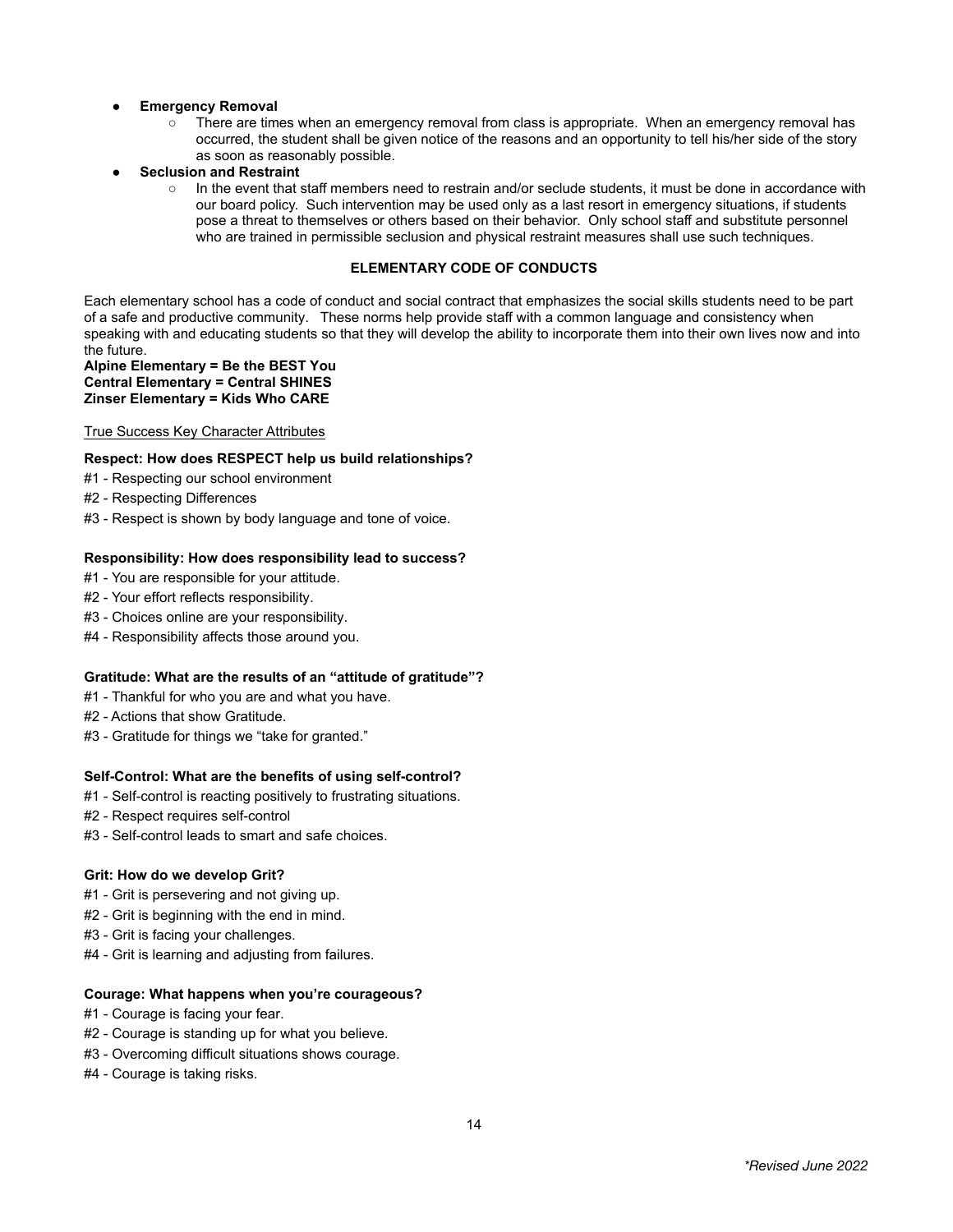# **Encouragement: How do encouraging words and actions help strengthen relationships?**

- #1. Encouraging words inspire others.
- #2. Encouragement helps us face our fear.
- #3. Encouragement reflects a positive attitude.
- #4. You are worthy of encouragement.

### **Compassion: What compassionate actions result from understanding the perspective (empathy) of others?**

- #1 Compassion is showing empathy for others.
- #2 Actions of kindness show compassion.
- #3 Using your time, treasure and talents shows compassion for others.

### **Integrity: How do we practice integrity at school and at home?**

- #1 Doing what is RIGHT, even if it's difficult.
- #2 Being truthful requires integrity.
- #3 Speaking positively about others.
- #4 Taking responsibility for your actions using integrity.

# **Capturing Kids Hearts (CKH)**

We are a CKH district. Through training, expert coaching, an SEL curriculum for students, and personalized support, Capturing Kids' Hearts® equips professionals in K-12 education to implement transformational processes focused on social-emotional wellbeing, relationship-driven campus culture, and student connectedness. We believe if you have a child's heart, you have his/her mind.

# **INDIVIDUALS WITH DISABILITIES**

The American's with Disabilities Act (ADA) and Section 504 of the Rehabilitation Act provide that no individual will be discriminated against on the basis of a disability. This protection applies not just to the student, but to all individuals who have access to the District's programs and facilities.

A student may access special education services and/or accommodations through the proper evaluation procedures as defined in the Individuals with Disabilities Act (IDEA), Section 504 of the Rehabilitation Act, and State of Michigan administrative rules. For additional information on evaluation procedures, accommodation plans, and/or special education contact the building principal or Luke Scholten, Director of Special Education and Early Childhood Education, at (616) 647-0910.

Kenowa Hills will follow discipline protections and procedures noted in ADA, IDEA and MARSE for all students who qualify.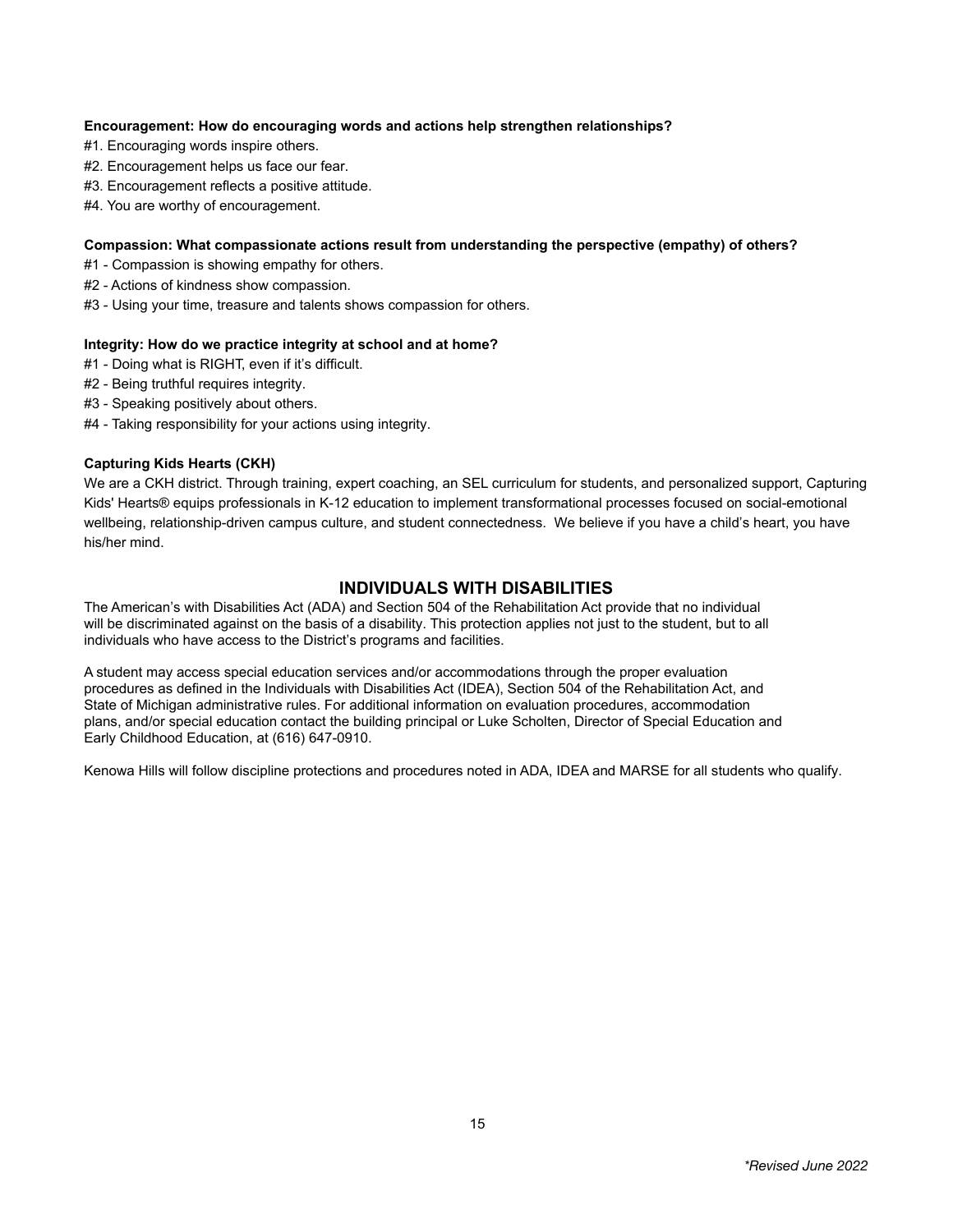# **Annual Notice of the Right to Request a Personal Curriculum (PC) Modifying Michigan Merit Curriculum (MMC) requirements for Graduation with a Regular High School Diploma**

The Personal Curriculum is a process to modify specific graduation credit requirements and/or content expectations based on the individual learning needs of a student. It is designed to serve students who want to accelerate or go beyond the MMC requirements and students who need to individualize learning requirements to meet the MMC requirements for high school graduation.

The parent or guardian of a student for whom a personal curriculum is sought, or the student (if age of majority) or an emancipated minor may request a personal curriculum.

Other potential requesters include a current teacher of the student who has expertise in the proposed area to be modified by the PC, or who is determined by the principal to have qualifications otherwise relevant to developing a PC, or a school counselor.

According to Section 380.1278b amended of the Revised School Code regarding the Michigan Merit Curriculum and personal curriculum, if the request for a personal curriculum is made by the pupil's parent or legal guardian or, if the pupil is a least age 18 or is an emancipated minor, by the pupil, the school district or public school academy shall develop a personal curriculum for the pupil.

With the passing of House Bills 4465 and 4466 in June 2014 effective April 2015, Graduation Requirements now include the following (plus any additional local requirements):

| <b>Mathematics</b>                                                                                                                                                                                                                                                                                                                           |                                                                                                                                                                                                                                                                                                                                                                                                                                                  |  |
|----------------------------------------------------------------------------------------------------------------------------------------------------------------------------------------------------------------------------------------------------------------------------------------------------------------------------------------------|--------------------------------------------------------------------------------------------------------------------------------------------------------------------------------------------------------------------------------------------------------------------------------------------------------------------------------------------------------------------------------------------------------------------------------------------------|--|
| <b>Michigan Merit Curriculum</b>                                                                                                                                                                                                                                                                                                             | <b>Personal Curriculum Options</b>                                                                                                                                                                                                                                                                                                                                                                                                               |  |
| 4 credits of mathematics, including: 380.1278a (1,a,i)                                                                                                                                                                                                                                                                                       | 3 1/2 credits of mathematics, including: MCL380.1278b<br>(5, g)                                                                                                                                                                                                                                                                                                                                                                                  |  |
| Algebra I (may be granted prior to grade 9)                                                                                                                                                                                                                                                                                                  | Algebra I (may be granted prior to grade 9)                                                                                                                                                                                                                                                                                                                                                                                                      |  |
| Geometry                                                                                                                                                                                                                                                                                                                                     | Geometry                                                                                                                                                                                                                                                                                                                                                                                                                                         |  |
| Algebra II or<br>• Algebra II over 2 years for 2 credits<br>·ŸAlgebra II over 1.5 years for 1.5 credits<br>•ŸA MDE-approved CTE program such as machining,<br>electronics, construction, welding, engineering,<br>computer science, renewable energy if course includes<br>some Algebra II content assessed on the state high<br>school test | Algebra II may be modified if the student meets one or<br>more of the following:<br>. One semester of Algebra II<br>• Algebra II over 2 years for 2 credits<br>• Algebra II over 1.5 years for 1.5 credits<br>• A MDE-approved CTE program or curriculum that<br>completes the same content as Algebra II benchmarks<br>assessed on State HS Assessment<br>• One semester of statistics, functions and data analysis or<br>technical mathematics |  |
| An additional math credit (trigonometry, statistics,<br>pre-calculus, calculus, applied math, accounting,<br>business math, a retake of Algebra II, or financial<br>literacy)                                                                                                                                                                | Students must successfully complete at least 1 math credit<br>during his or her final 2 years of high school                                                                                                                                                                                                                                                                                                                                     |  |
| Students must successfully complete at least one math<br>course during final High School year                                                                                                                                                                                                                                                |                                                                                                                                                                                                                                                                                                                                                                                                                                                  |  |
| <b>English Language Arts (no modifications)</b>                                                                                                                                                                                                                                                                                              |                                                                                                                                                                                                                                                                                                                                                                                                                                                  |  |
| At least 4 credits of English Language Arts MCL380.1278b (1,a)                                                                                                                                                                                                                                                                               |                                                                                                                                                                                                                                                                                                                                                                                                                                                  |  |
| Science (no modifications)                                                                                                                                                                                                                                                                                                                   |                                                                                                                                                                                                                                                                                                                                                                                                                                                  |  |
| At least 3 credits of Science, including: MCL 380.1278b (1,b)                                                                                                                                                                                                                                                                                |                                                                                                                                                                                                                                                                                                                                                                                                                                                  |  |
| Biology                                                                                                                                                                                                                                                                                                                                      |                                                                                                                                                                                                                                                                                                                                                                                                                                                  |  |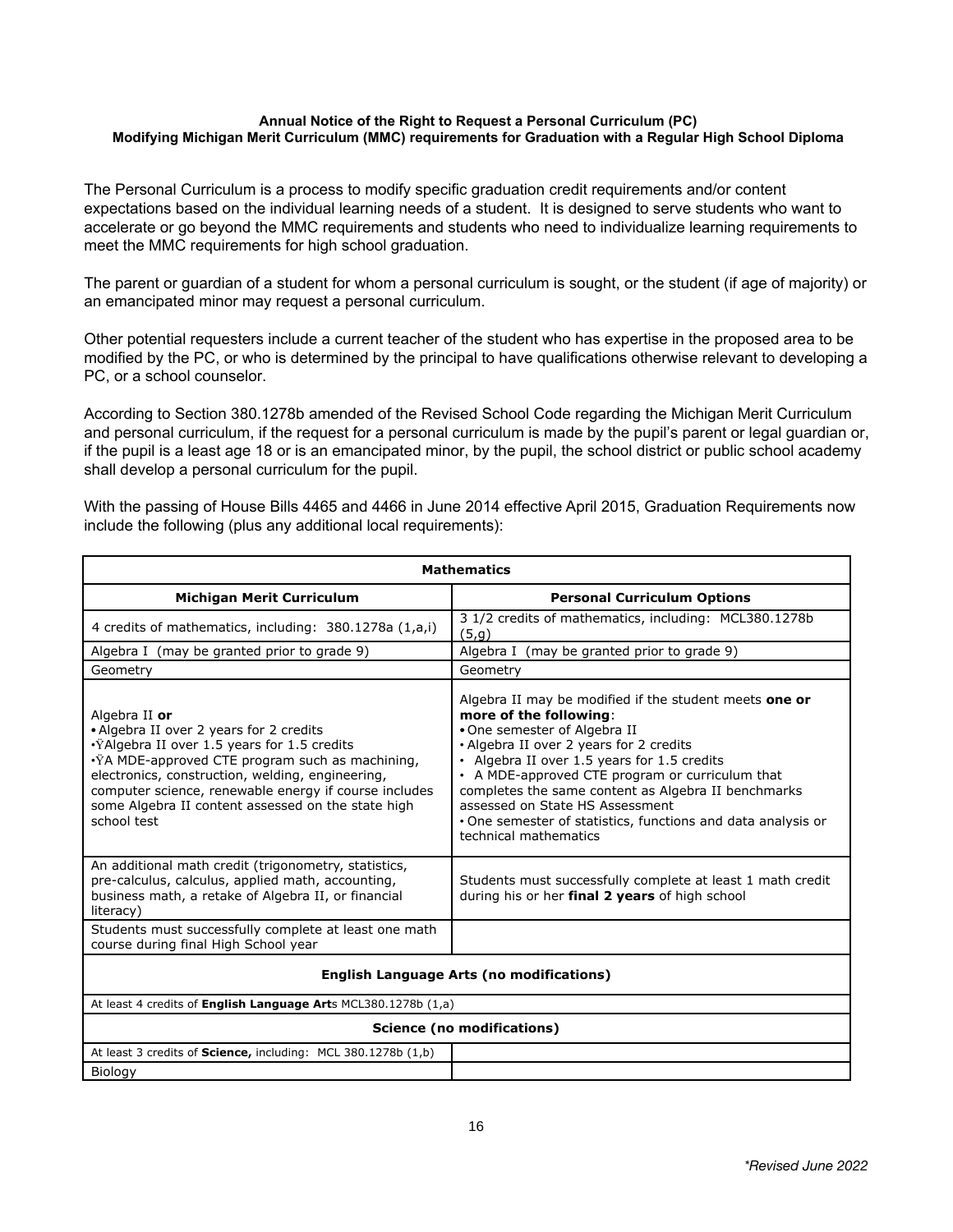| Chemistry, physics, anatomy, ag science, or<br>MDE-approved program with the same chemistry or<br>physics content |  |
|-------------------------------------------------------------------------------------------------------------------|--|
| One additional science credit or MDE-approved<br>computer science or CTE program                                  |  |

| <b>Social Science</b>                                                                                                                                                                                                |                                                                                                                                                                                                    |  |
|----------------------------------------------------------------------------------------------------------------------------------------------------------------------------------------------------------------------|----------------------------------------------------------------------------------------------------------------------------------------------------------------------------------------------------|--|
| <b>Michigan Merit Curriculum</b>                                                                                                                                                                                     | <b>Personal Curriculum Options</b>                                                                                                                                                                 |  |
| At least 3 credits in Social Science, including:<br>380.1278a (1,a,ii)                                                                                                                                               | At least 2 credits of Social Science, including 1/2 credit of<br>Civics MCL 380.1278b (5,h)                                                                                                        |  |
| 1 credit United States History and Geography                                                                                                                                                                         | 1 additional credit in ELA, mathematics, science, a language<br>other than English, or a CTE program                                                                                               |  |
| 1 credit World History and Geography                                                                                                                                                                                 |                                                                                                                                                                                                    |  |
| 1/2 credit in Economics                                                                                                                                                                                              |                                                                                                                                                                                                    |  |
| 1/2 credit In Civics                                                                                                                                                                                                 |                                                                                                                                                                                                    |  |
| <b>Health and Physical Education</b>                                                                                                                                                                                 |                                                                                                                                                                                                    |  |
| At least 1 credit that includes both Health and Physical<br>Education MCL 380.1278a (1,a,iii)                                                                                                                        | May substitute an additional credit in ELA, mathematics,<br>science, a language other than English, or a CTE program<br>MCL 380.1278b (5,i)                                                        |  |
| OR 1/2 credit in Health, plus 1/2 credit for<br>district-approved participation in extra-curricular<br>athletics or activities involving physical activity                                                           |                                                                                                                                                                                                    |  |
| <b>Visual, Performing or Applied Arts</b>                                                                                                                                                                            |                                                                                                                                                                                                    |  |
| At least 1 credit of Visual, Performing, or Applied Arts<br>MCL 380.1278a (1,a,iv)                                                                                                                                   | May substitute an additional credit in ELA, mathematics,<br>science, a language other than English, or a CTE program<br>MCL 380.1278b (5,j)                                                        |  |
| <b>World Languages</b>                                                                                                                                                                                               |                                                                                                                                                                                                    |  |
| Two World Language credits, both in the SAME<br>lanaguage other than English. Can be earned anytime,<br>K-12, if grade-appropriate MCL 380.1278a (2)<br>(Effective class of 2016)                                    |                                                                                                                                                                                                    |  |
| For Graduating Classes of 2015 through 2020 only, may<br>partially or fully substitute 1 World Language credit<br>with a MDE-approved CTE program or by completing an<br>additional visual or performing arts course |                                                                                                                                                                                                    |  |
| American Sign Language "counts" as a World Language                                                                                                                                                                  |                                                                                                                                                                                                    |  |
| May be an online World Language course                                                                                                                                                                               |                                                                                                                                                                                                    |  |
| <b>Sub-section K - Students with Disabilities</b>                                                                                                                                                                    |                                                                                                                                                                                                    |  |
|                                                                                                                                                                                                                      | Any modification not otherwise allowed but necessary<br>because the pupil is a child with a disability and modification<br>is consistent with both the students EDP and IEP MCL<br>380.1278b (5,k) |  |
| <b>Sub-section L - Transfer Students</b>                                                                                                                                                                             |                                                                                                                                                                                                    |  |
|                                                                                                                                                                                                                      | Student transfers in with a least 2 years of HS credits from<br>an out-of-state or from nonpublic school MCL 380.1278b<br>(5,k)                                                                    |  |
|                                                                                                                                                                                                                      | The Personal Curriculum includes as much of the subject<br>content as practical                                                                                                                    |  |
|                                                                                                                                                                                                                      | Must include at least 1 math class during final year of HS                                                                                                                                         |  |